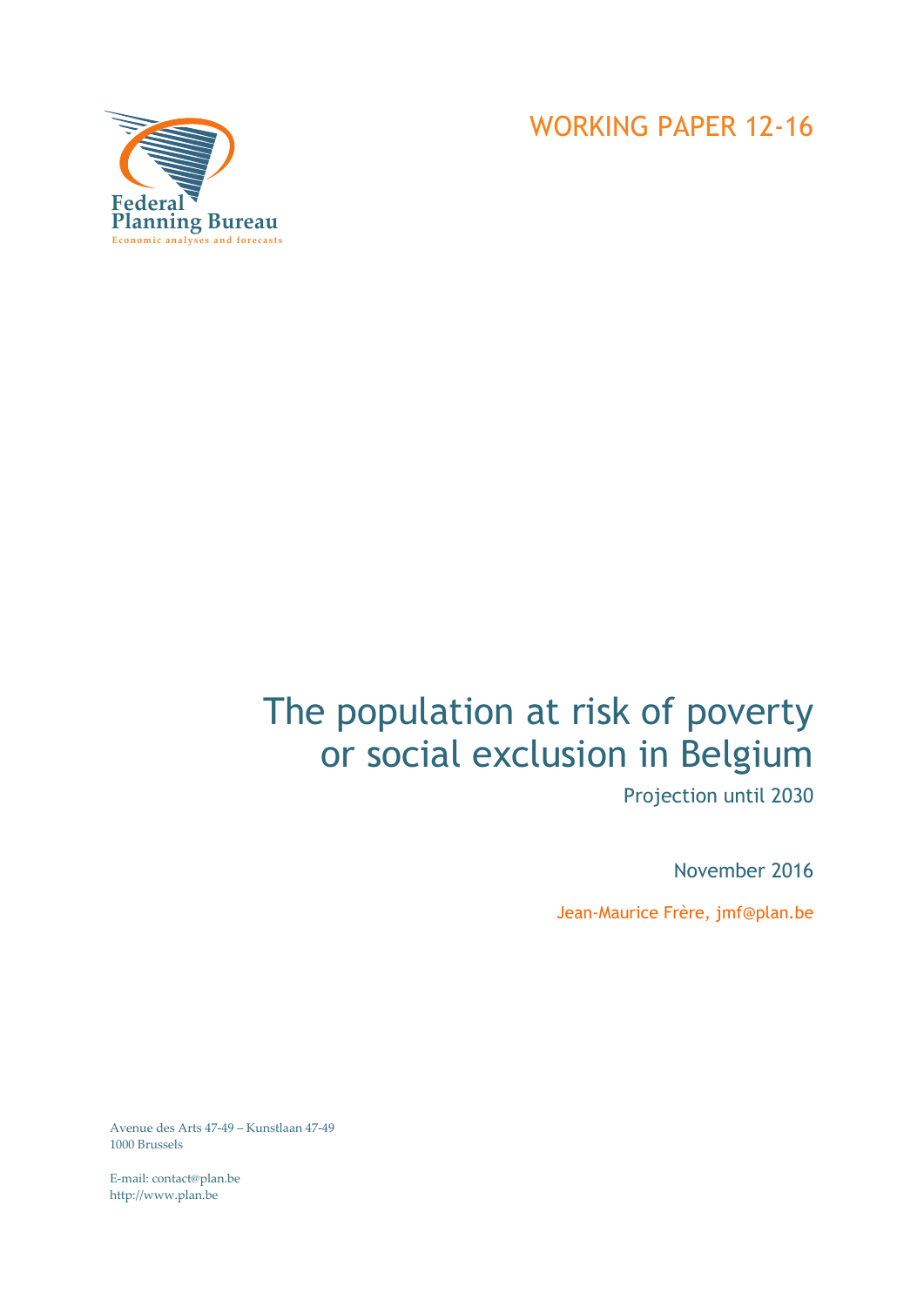# Federal Planning Bureau

The Federal Planning Bureau (FPB) is a public agency that carries out, in support of political decisionmaking, forecasts and studies on economic, social-economic and environmental policy issues and examines their integration within a context of sustainable development. It shares its expertise with the government, parliament, social partners, national and international institutions.

The FPB adopts an approach characterized by independence, transparency and the pursuit of the general interest. It uses high-quality data, scientific methods and the empirical validation of analyses. The FPB publishes the results of its studies and contributes in this way to the democratic debate.

The Federal Planning Bureau is EMAS-certified and was awarded the Ecodynamic enterprise label (three stars) for its environmental policy.

url: http://www.plan.be e-mail: contact@plan.be

### Publications

Recurrent publications: Outlooks

Planning Papers (last publication): *The aim of the Planning Papers is to diffuse the FPB's analysis and research activities.*  115 Les charges administratives en Belgique pour l'année 2014 / De administratieve lasten in België voor het jaar 2014 Chantal Kegels, Dirk Verwerft - February 2016

Working Papers (last publication):

11-16 Commuting subsidies in Belgium - Implementation in the PLANET model Benoît Laine, Alex Van Steenbergen - October 2016

With acknowledgement of the source, reproduction of all or part of the publication is authorized, except for commercial purposes.

Responsible publisher: Philippe Donnay Legal Deposit: D/2016/7433/31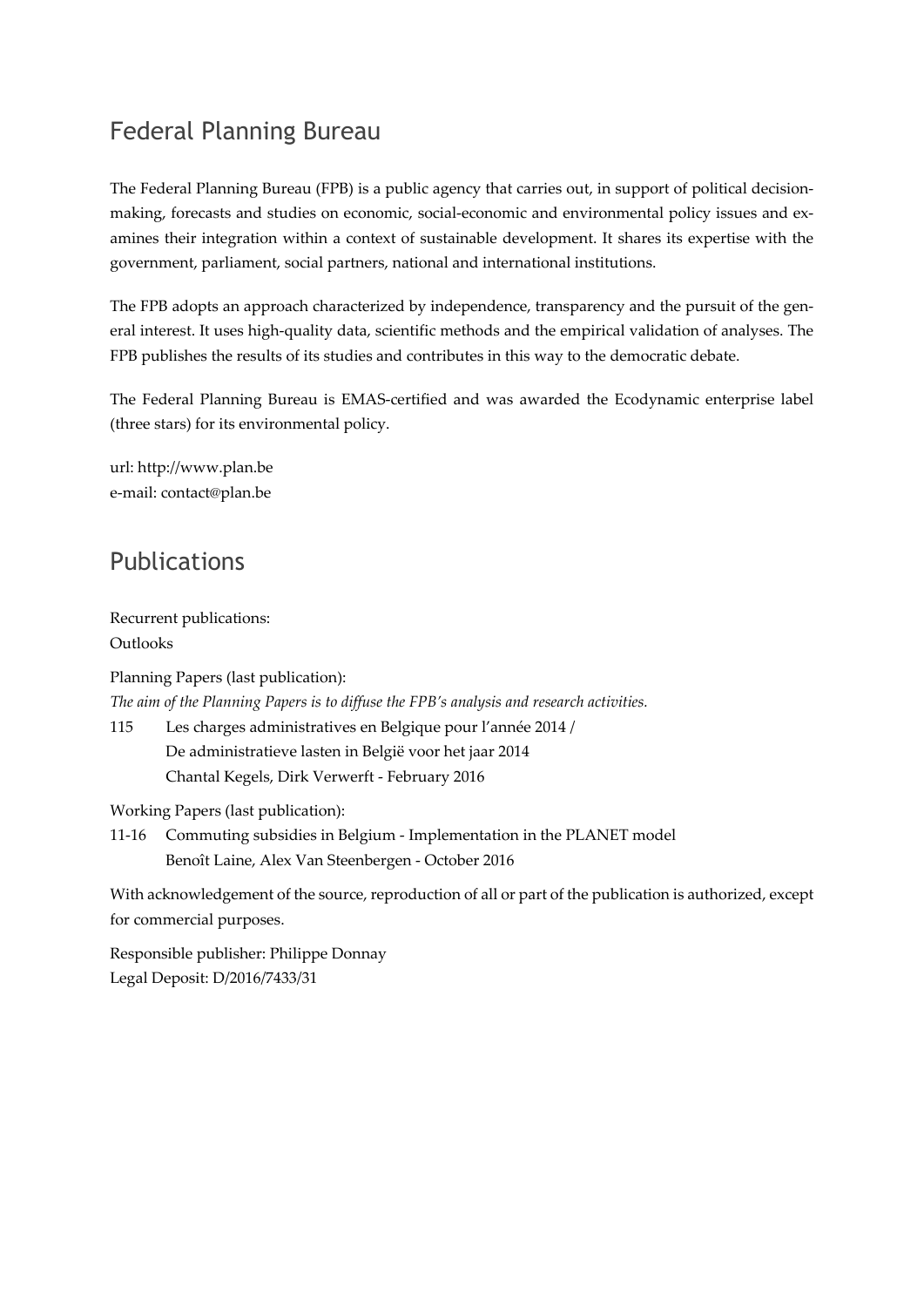**Federal Planning Bureau**  Avenue des Arts - Kunstlaan 47-49, 1000 Brussels phone: +32-2-5077311 fax: +32-2-5077373 e-mail: contact@plan.be http://www.plan.be

# The population at risk of poverty or social exclusion in Belgium

Projection until 2030

November 2016

Jean-Maurice Frère, jmf@plan.be

**Abstract** - This Working Paper presents, on the basis of information available until July 2016, a projection at unchanged policy until 2030 of the population at risk of poverty or social exclusion in Belgium, as defined in the framework of the Europe 2020 Strategy. This population should amount to 2.232 million people in 2018, or 418 000 more than the Europe 2020 target. By 2030, its share should shrink to 16.1%, still 5.6 percentage points higher than the goal resulting from the UN 2030 Agenda for Sustainable Development.

**Jel Classification** - C32, H55, I32, J11, QO1 **Keywords** - Poverty, Belgium, sustainable development, monitoring

**Acknowledgements** - The author wishes to thank Rudi van Dam and Tim Goedemé for giving him the opportunity to present earlier versions of this paper in the NRP/NSR Social Indicators working group and during an internal seminar of the Herman Deleeck Centre for Social Policy of the University of Antwerp respectively. The author is solely responsible for any remaining errors.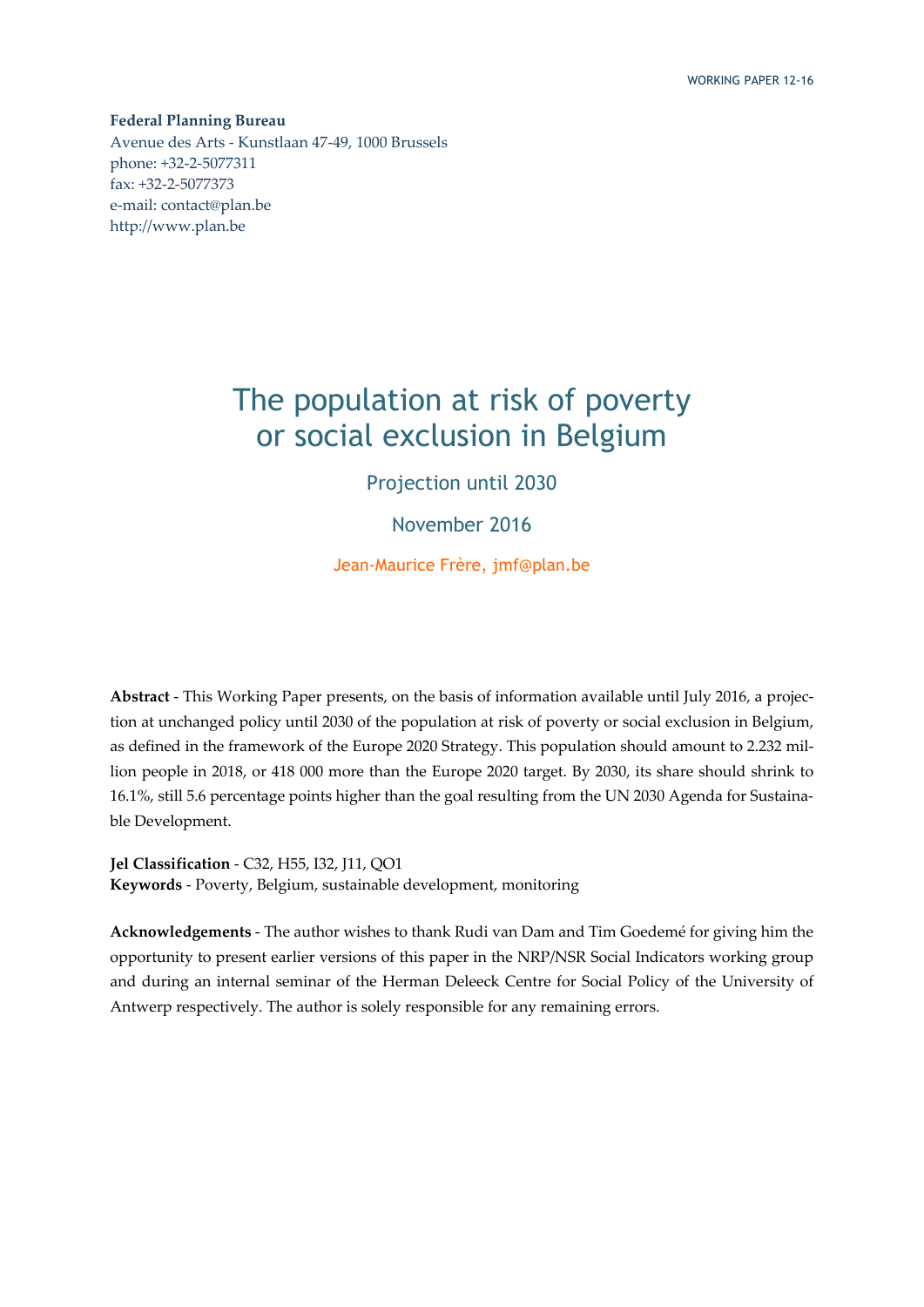# Table of contents

| 1.     |                                                                                        |    |
|--------|----------------------------------------------------------------------------------------|----|
| 2.     |                                                                                        |    |
|        | 2.1. Definition and evolution of the three sub-populations                             | 5  |
|        | 2.1.1. The population at risk of poverty                                               | 5  |
| 2.1.2. | The population with a very low work intensity                                          | 6  |
|        | 2.1.3. The population in a situation of severe material deprivation                    | 7  |
|        | 2.2. Definition and evolution of the population at risk of poverty or social exclusion | 9  |
| 3.     | Projection of the population at risk of poverty or social exclusion12                  |    |
|        | 3.1. Projection method                                                                 | 12 |
|        | 3.1.1. The population at risk of poverty                                               | 13 |
|        | 3.1.2. The population not at risk of poverty, but with a very low work intensity       | 15 |
| 3.1.3. | The population not at risk of poverty and without a very low work intensity,           |    |
|        | but living in a situation of severe material deprivation.                              | 17 |
|        | 3.2. Projection results                                                                | 17 |
| 4.     |                                                                                        |    |
|        | Annex: Income sources registered by the EU-SILC survey and simulated by MIDAS21        |    |
|        |                                                                                        |    |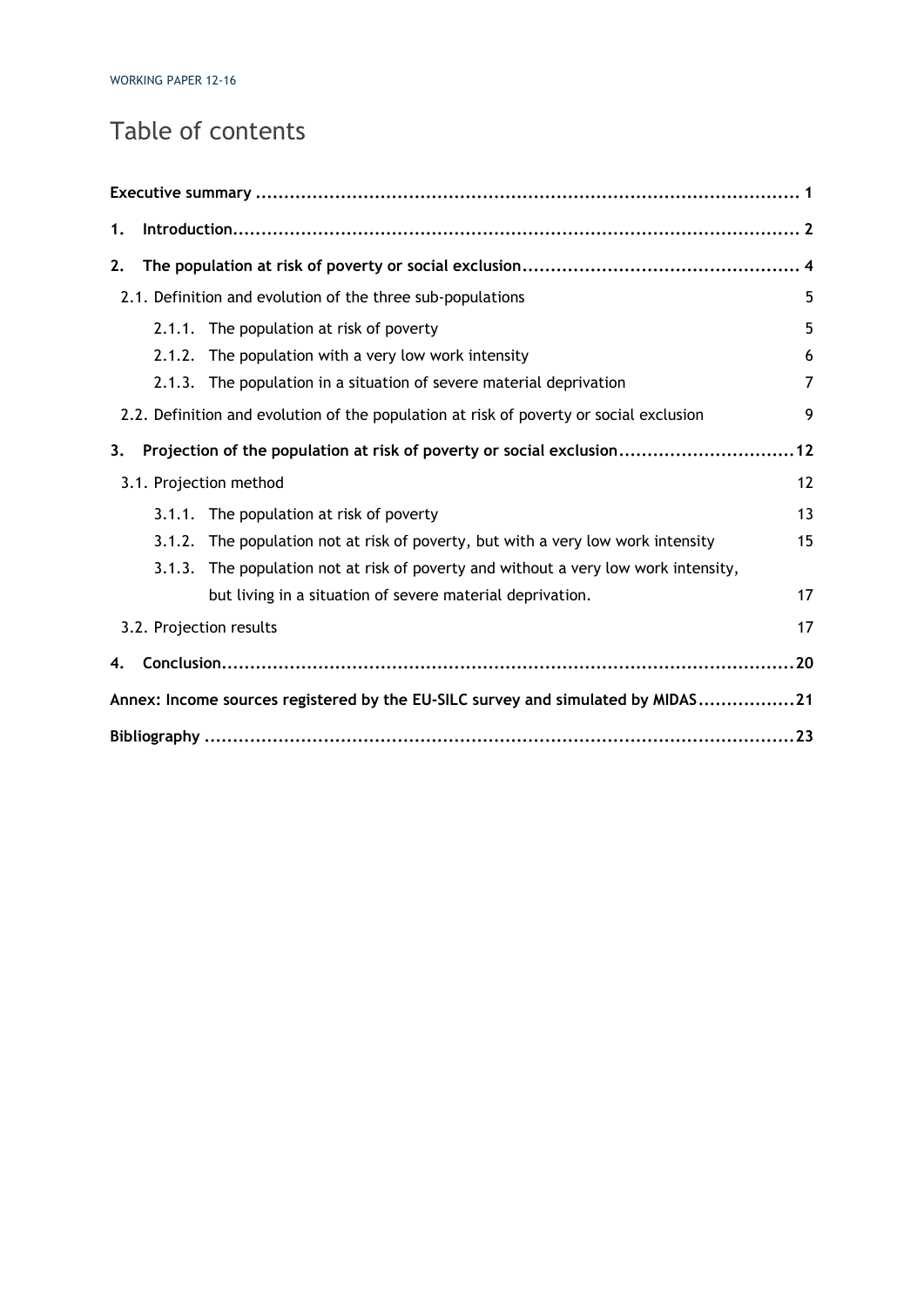# List of tables

| Table 1 | Share of the population that is confronted with problems of severe material deprivation |  |  |  |  |  |  |
|---------|-----------------------------------------------------------------------------------------|--|--|--|--|--|--|
|         |                                                                                         |  |  |  |  |  |  |
| Table 2 | Composition of the total population at risk of poverty or social exclusion in Belgium   |  |  |  |  |  |  |
|         |                                                                                         |  |  |  |  |  |  |
| Table 3 | Income sources registered by the EU-SILC survey and simulated by MIDAS 21               |  |  |  |  |  |  |

# List of figures

| Graph 1  | The three sub-populations of the population at risk of poverty or social exclusion according                                                                                                      |
|----------|---------------------------------------------------------------------------------------------------------------------------------------------------------------------------------------------------|
| Graph 2  |                                                                                                                                                                                                   |
| Graph 3  | The population with a very low work intensity in Belgium between 2004 and 2015  7                                                                                                                 |
| Graph 4  | The population living in a situation of severe material deprivation in Belgium between 2004                                                                                                       |
| Graph 5  | The population at risk of poverty or social exclusion in Belgium between 2004 and 2015……. 9                                                                                                       |
| Graph 6  | The share of the three sub-populations in the population at risk of poverty or social exclusion                                                                                                   |
| Graph 7  | Distribution of the seven segments in the population at risk of poverty or social exclusion                                                                                                       |
| Graph 8  | Average share of the three sub-categories of the population at risk of poverty or social                                                                                                          |
| Graph 9  | At-risk-of-poverty rate: observation (2004-2015) and projection (2016-2029) · · · · · · · · · · · · · · · · · 14                                                                                  |
| Graph 10 | Unemployment rate, population (< 60 years) living in a household without paid employment<br>and population not at risk of poverty, but with a very low work intensity: observation                |
| Graph 11 | The population not at risk of poverty and without a very low work intensity, but living<br>in a situation of severe material deprivation: observations and projection ·························17 |
| Graph 12 | The population at risk of poverty or social exclusion: observation, projection, theoretical                                                                                                       |
| Graph 13 | The population at risk of poverty or social exclusion: observation, projection, theoretical                                                                                                       |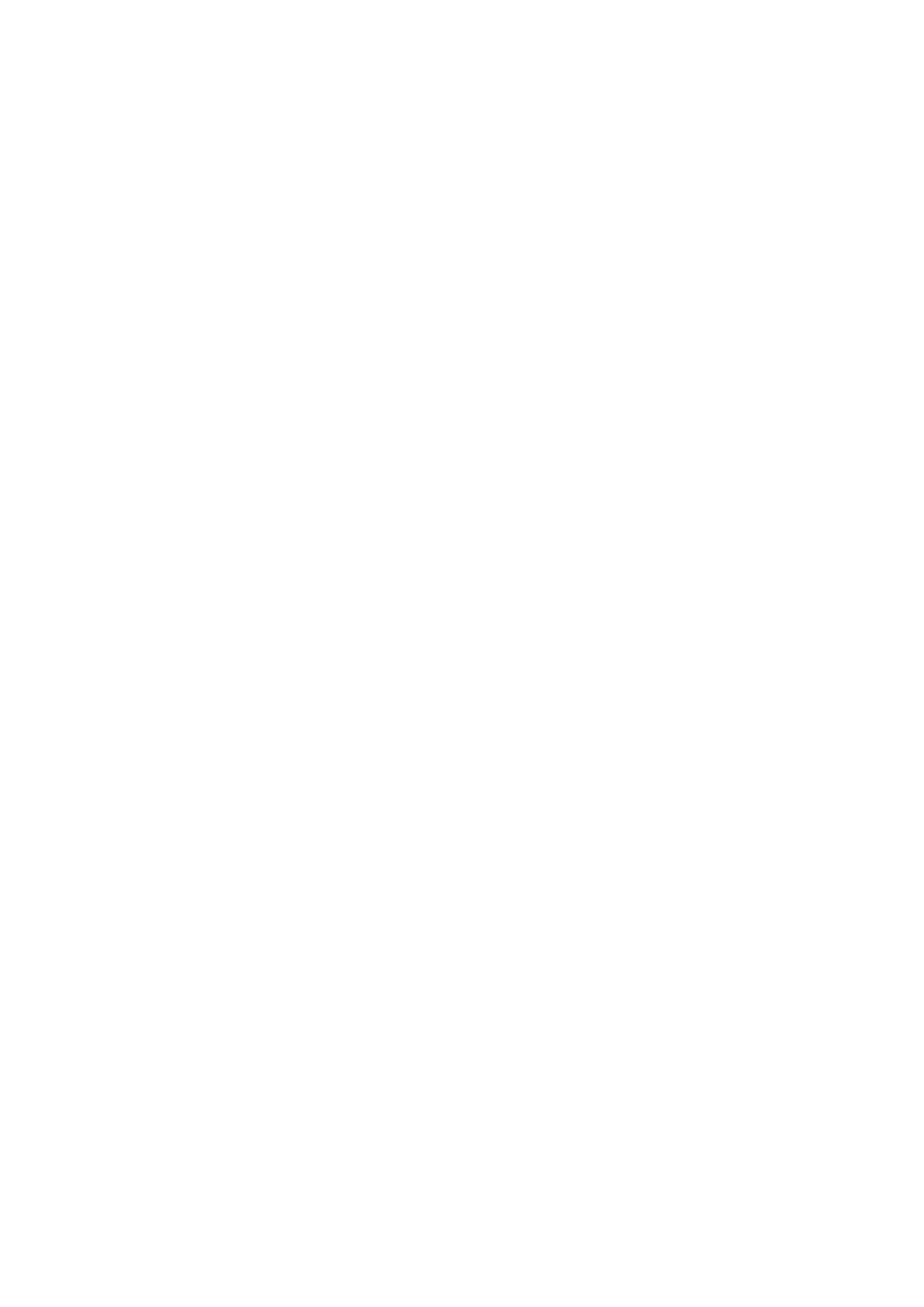WORKING PAPER 12-16

### Executive summary

The population at risk of poverty or social exclusion lies at the core of the Europe 2020 Strategy. Within the framework of this Strategy, Belgium has committed itself to reducing this population by 380 000 people between 2008 and 2018. In 2008, 2.194 million people belonged to this target group. In addition, Belgium has also committed itself to at least halve the share of the population living in poverty by 2030, basing its measurement on the common national multidimensional definition of poverty. This commitment arises from the UN's 2030 Agenda for Sustainable Development, which was adopted in 2015. In Belgium, 2.336 million people or 21.1% of the total population were at risk of poverty or social exclusion in 2015. Assuming that the UN goal will be evaluated in 2030 using data relating to the previous year, the share of people at risk of poverty or social exclusion in Belgium should not exceed 10.6% in 2029. Broadly, this equals a halving of the proportion of people at risk of poverty or social exclusion measured in 2015.

People are at risk of poverty or social exclusion when they face at least one of the following problems: living on an income below the at-risk-of-poverty threshold, living in households with low work intensity and experiencing severe material deprivation. The population at risk of poverty or social exclusion thus consists of various sub-populations, each of which are confronted with one or more aspects of the multidimensional poverty issue.

In Belgium, very little forecasting data on the population at risk of poverty or social exclusion is available. For this reason, this report presents a projection of this population to 2030. From a methodological point of view, it goes a step further than a trend description and extrapolation based on historical data. In fact, the projection integrates various data which influence the evolution of the target population within a coherent framework. These data include a number of projections of the no-policy-change baseline scenario of the 2016 Annual Report of the Study Committee on Ageing (SCA) on the budgetary sustainability and adequacy of pensions. Note that other policies lead to other projections of the development in the population at risk of poverty or social exclusion.

Our projection results show a slight decline in the population at risk of poverty or social exclusion from 2.282 million people in 2016 to 2.232 million people in 2018, i.e. 418 000 people more than the target laid down in the Europe 2020 Strategy. Therefore, the Belgian target under this Strategy will not be reached. This also applies to the goal set out in the 2030 Agenda for Sustainable Development of the UN. Indeed, the results point to a drop from 20.2% in 2016 to 16.1% in 2029, whereas Belgium should strive towards a, broad, maximum rate of 10.6% by 2029. Both the decrease in the number of pensioners living on an income below the at-risk-of-poverty threshold during the period 2016-2029 and the drop in the long term of the unemployment rate, as resulting from the SCA's baseline scenario, can explain these results.

This projection can be further updated and its main aim is to contribute to the monitoring process for the Belgian poverty reduction objectives. The NRP/NSR Social Indicator working group chaired by the Federal Public Service (FPS) Social Security and the Interfederal Statistical Institute are responsible for this process, within the frameworks of the Europe 2020 Strategy and the UN 2030 Agenda for Sustainable Development respectively.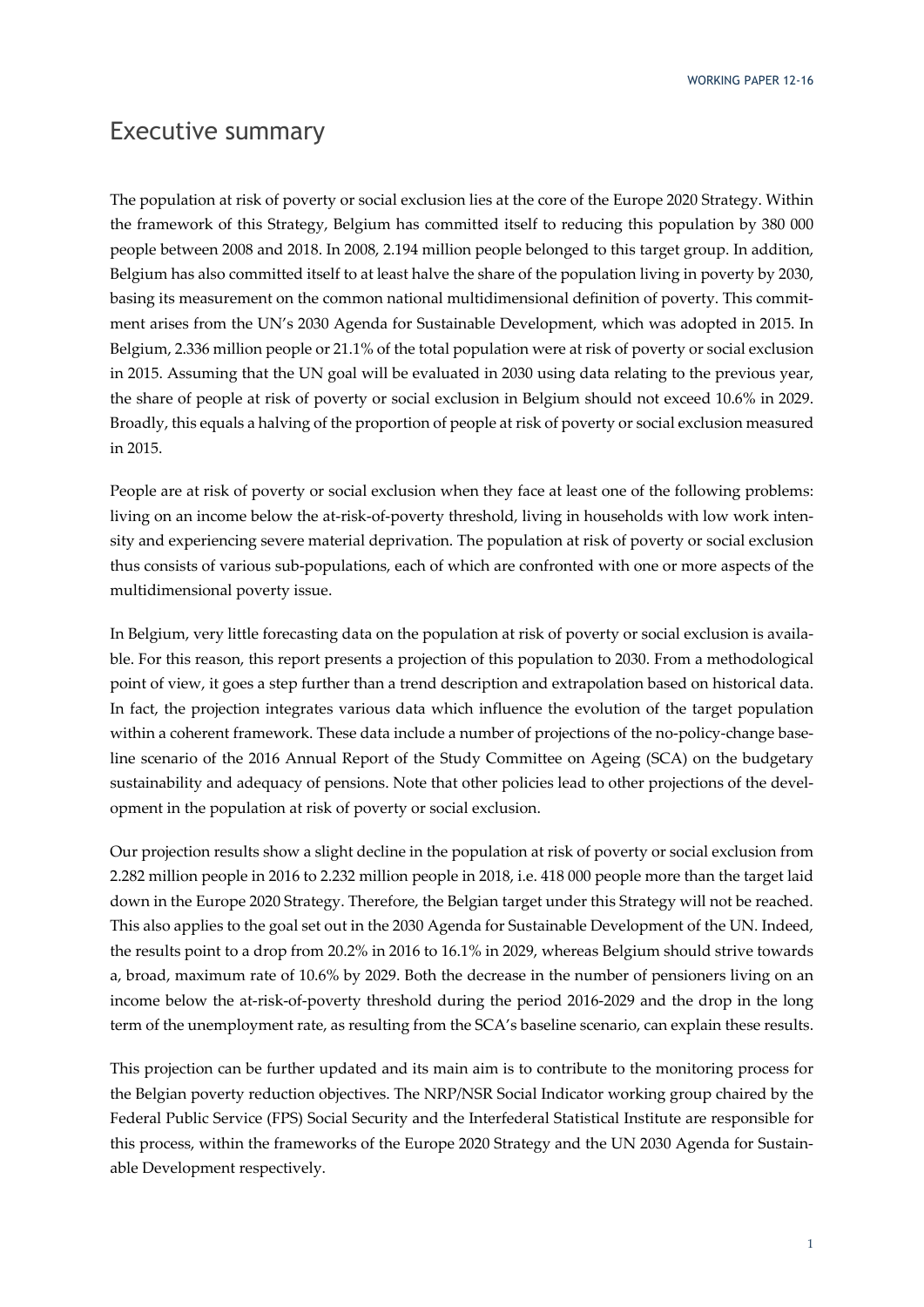### 1. Introduction

"*Unlike some other calculations, those relating to poverty have no intrinsic value of their own. They exist only in order to help us make them disappear from the scene ... .*"(Orshansky 1968: p. 28)

This publication presents a projection of the population at risk of poverty or social exclusion in Belgium, as defined in the framework of the Europe 2020 Strategy. Using currently available information, this publication analyses to what extent Belgium is on the road to reaching the poverty reduction targets adopted in the framework of the Europe 2020 Strategy and the UN 2030 Agenda for Sustainable Development (Federal Planning Bureau 2016d; Federal Public Service Prime Minister's chancellery 2016, UN 2015). In so doing, this publication wishes to contribute to the Belgian monitoring process of these commitments.

As part of the Europe 2020 Strategy, the EU adopted a poverty reduction target. This target is formulated in absolute figures: reduce the number of people at risk of poverty or social exclusion in the EU by at least 20 million people by 2020 (European Council 2010a, 2010b; Frère et al. 2011; Dekkers, Frère 2015; Frère 2015). This strategy was adopted in 2010. All Member States have since adopted national poverty reduction targets and take part in a joint monitoring process. In Belgium, this target group should be reduced by 380 000 people on the basis of data for the year 2018, compared to the year 2008, when 2.194 million people belonged to this target group (NRP 2011a). When this goal was adopted, the data for 2008 were the most recent and it was accepted that this objective would be reviewed in 2020 using data for the year 2018. In other words, Belgium's ambition is to reduce the number of people at risk of poverty or social exclusion to 1.814 million. This corresponds to a reduction of 17.3%, spread out over a ten-year period.

As yet, very little information is available on the extent to which Belgium is on the road to achieving this poverty reduction target by 2020. When determining the Belgian poverty reduction target, it was found that forecasting data on the intended target group was scarce to non-existent (NRP 2011b: p. 28). The yearly monitoring process since 2011 of the poverty reduction target – as reported in the National Reform Programmes – was necessarily limited to a trend description on the basis of the available data and a comparison of the theoretical path leading to the target (NRP 2016). Subsequently, the FPS Social Security comes to the following conclusion: "*As regards the Europe 2020 target on the reduction of poverty and social exclusion, no evolution towards the target can be determined*" (Federal Public Service Social Security 2016: p. 92, translation FPB).

The projection horizon of this publication is set in 2030, which is beyond the target year of the Europe 2020 Strategy – in this case 2020. This is a conscious choice, since the UN Member States unanimously adopted the 2030 Agenda for Sustainable Development in September 2015 (UN 2015). This Agenda contains 17 global goals for the year 2030, the so-called Sustainable Development Goals (abbreviated as SDGs). These SDGs aim to end poverty, protect the planet and ensure peace and prosperity for all people. The SDGs are directly relevant for the Belgian poverty reduction policy, since one SDG sub-goal sets out a concrete poverty reduction target, which can be further put into practice by each country. This SDG sub-goal focuses on a reduction of the share of people living in poverty and is formulated as follows: "*Sub-goal 1.2: By 2030, reduce at least by half the proportion of men, women and children of all ages living*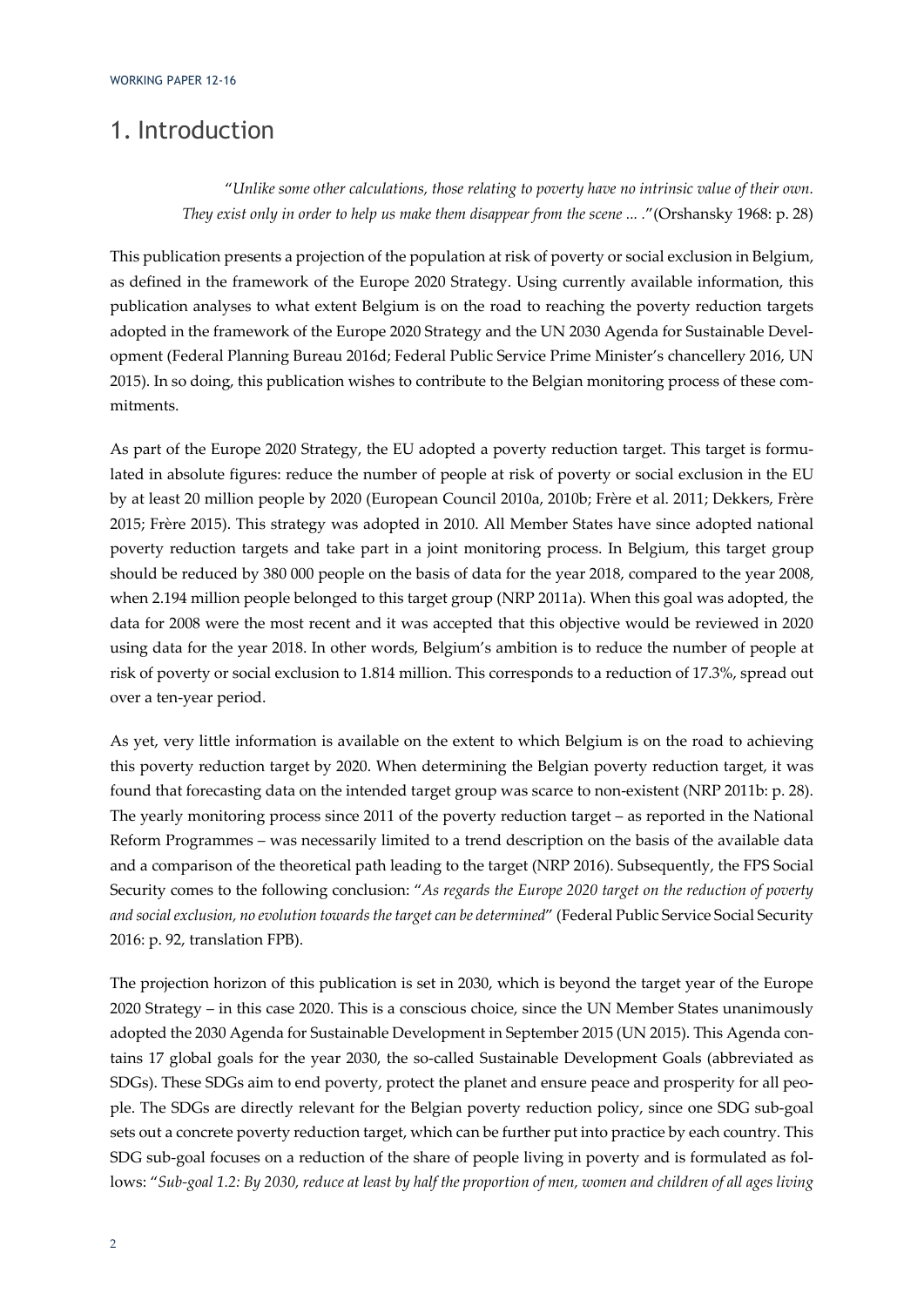#### *in poverty in all its dimensions according to national definitions*" (UN 2015: p. 15).

In June 2016, the Federal Planning Bureau proposed a limited list of indicators to help monitor the SDGs (Federal Planning Bureau 2016b). Owing to its central role in the poverty reduction policy, the indicator set out in the Europe 2020 Strategy – the population at risk of poverty or social exclusion in Belgium – is put forward to help monitor SDG sub-goal 1.2. On the basis of survey data collected in 2015 – the year in which the SDGs were adopted – 21.1% of the Belgian population or 2.336 million people belong to the intended target group (Eurostat 2016). Under SDG sub-goal 1.2, by 2030 that share should at least be reduced by half to a broad target of 10.6%. It is assumed that this target will be evaluated in 2030 using data from the source which is most up-to-date at that time (probably the 2029 source). With this in mind and using the most recent population projections of the Federal Planning Bureau, this population should amount to 1.262 million people in 2029 or a reduction by 1.074 million people (Federal Planning Bureau - Statistics Belgium 2016a, 2016b). This corresponds to a reduction of 45.7%, spread out over a fourteen-year period.

The projection set out below can also be used to verify whether Belgium is on the road to reaching its SDG poverty reduction target by 2030. It aims to go beyond a trend extrapolation of the population at risk of poverty or social exclusion in Belgium of the previously mentioned proposal of the Federal Planning Bureau. This proposal shows that it is not possible to reach SDG sub-goal 1.21 (Federal Planning Bureau 2016b: 16). The added value of this projection is that it integrates into a coherent framework various data which influence the evolution of the intended target group. These data are – as mentioned below – the long-term observations of the population without paid employment on the basis of the labour force survey and the administrative unemployment data, as well as three projections of the Study Committee on Ageing (SCA), as reported by the Federal Planning Bureau in the 2016 Annual Report of the SCA (High Council of Finance 2016).

For an analysis and explanation of the observed evolution of the population at risk of poverty or social exclusion in Belgium until 2015, we refer to other publications (Federal Public Service Social Security 2015, 2016a, 2016b). This publication is prospective by design and fills a gap in such information. Therefore, it aims to contribute to the monitoring process of the Belgian poverty reduction targets. These targets include a reduction to at least 1.814 million people by 2020 – as laid down in the Europe 2020 strategy – and to at least 1.268 million people or a broad target of 10.6% by 2030, as derived from SDG sub-goal 1.2. The NRP/NSR<sup>2</sup> Social Indicators working group – chaired by the FPS Social Security – monitors the first target (Federal Public Service Social Security 2015: p. 5). The Interfederal Statistical Institute is responsible for the indicators relating to the last target (Interfederal Statistical Institute 2016).

This publication follows a classical structure. The next chapter provides a definition of the population at risk of poverty or social exclusion and describes its evolution in Belgium. Chapter 3 details the projection method and discusses the projection results in the light of the adopted poverty reduction targets. Chapter 4 indicates whether Belgium, on the basis of the currently available information, should move towards the adopted poverty reduction targets.

<sup>1</sup> Taking into account a deviation of more than 10% of the target.

<sup>2</sup> National Reform Programme / National Social Report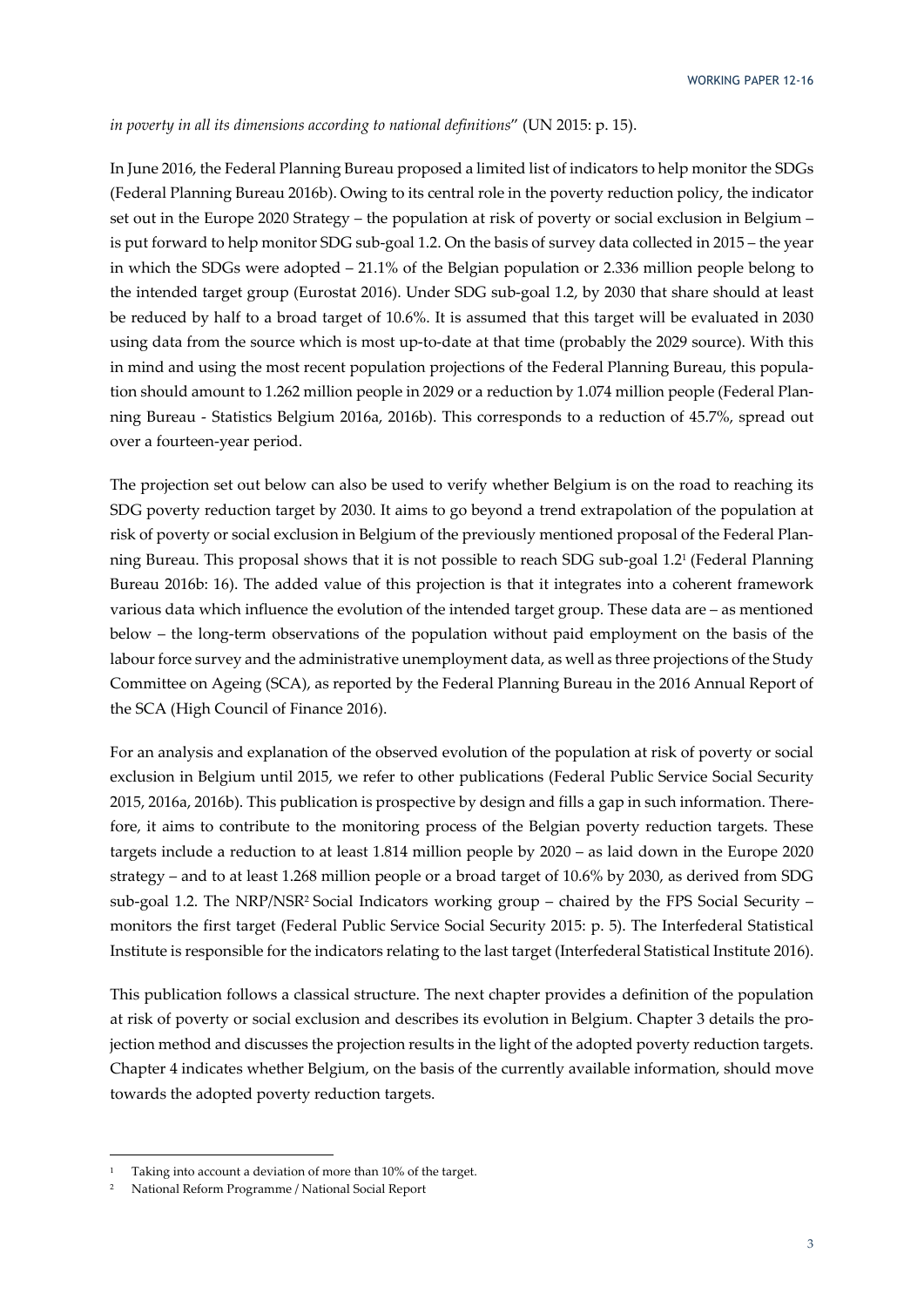# 2. The population at risk of poverty or social exclusion

The Europe 2020 strategy refers to the population for which a poverty reduction target is defined with the term '*the population at risk of poverty or social exclusion*'. This publication does not provide a more indepth theoretical definition of the concepts of 'poverty' or 'exclusion', but is in line with the following description, to which the Europe 2020 Strategy occasionally refers: "*Persons beset by poverty: individuals or families whose resources are so small as to exclude them from the minimum acceptable way of life of the Member State in which they live*"*.* (Council of the EU 1975).3

The population at risk of poverty or social exclusion of the Europe 2020 Strategy equals the sum of three sub-populations.4 Graph 1 represents this visually.



These sub-populations are each confronted with one or more aspects of the multidimensional poverty issue: inadequate living standard, difficulties integrating into the labour market or not being able to afford goods and services which are deemed necessary to function in society. Each sub-population is measured using specifically designed indicators, that is, the indicators 'risk of poverty', 'very low work intensity' and 'severe material deprivation' respectively. A person belonging to the intended target group thus faces one, two or three aspects of the multidimensional poverty issue. This is indicated in Graph 1 with light grey, grey and dark grey sub-sets.

<sup>3</sup> In 2004, this definition of poverty was completed and linked to social inclusion and exclusion. Social inclusion is used to cover poverty and social exclusion. These are defined as: "*Poverty People are said to be living in poverty if their income and resources are so inadequate as to preclude them from having a standard of living considered acceptable in the society in which they live. Because of their poverty they may experience multiple disadvantage through unemployment, low income, poor housing, inadequate healthcare and barriers to lifelong learning, culture, sport and recreation. They are often excluded and marginalised from participating in activities (economic, social and cultural) that are the norm for other people and their access to fundamental rights may be restricted. Social exclusion: Social exclusion is a process whereby certain individuals are pushed to the edge of society and prevented from participating fully by virtue of their poverty, or lack of basic competencies and lifelong learning opportunities, or as a result of discrimination. This distances them from job, income and education opportunities as well as social and community networks and activities. They have little access to power and decision-making bodies and thus often feel powerless and unable to take control over the decisions that affect their day to day lives." (*EC 2004: p. 10)

The long-term validity of the way in which the concepts of 'poverty' or 'social exclusion' are operationalised using indicators is left out of consideration here. It can be assumed that, as future ways of living change, the indicators measuring poverty or social exclusion will change with them. These indicators have to be seen in a context of the current socially accepted ways of living.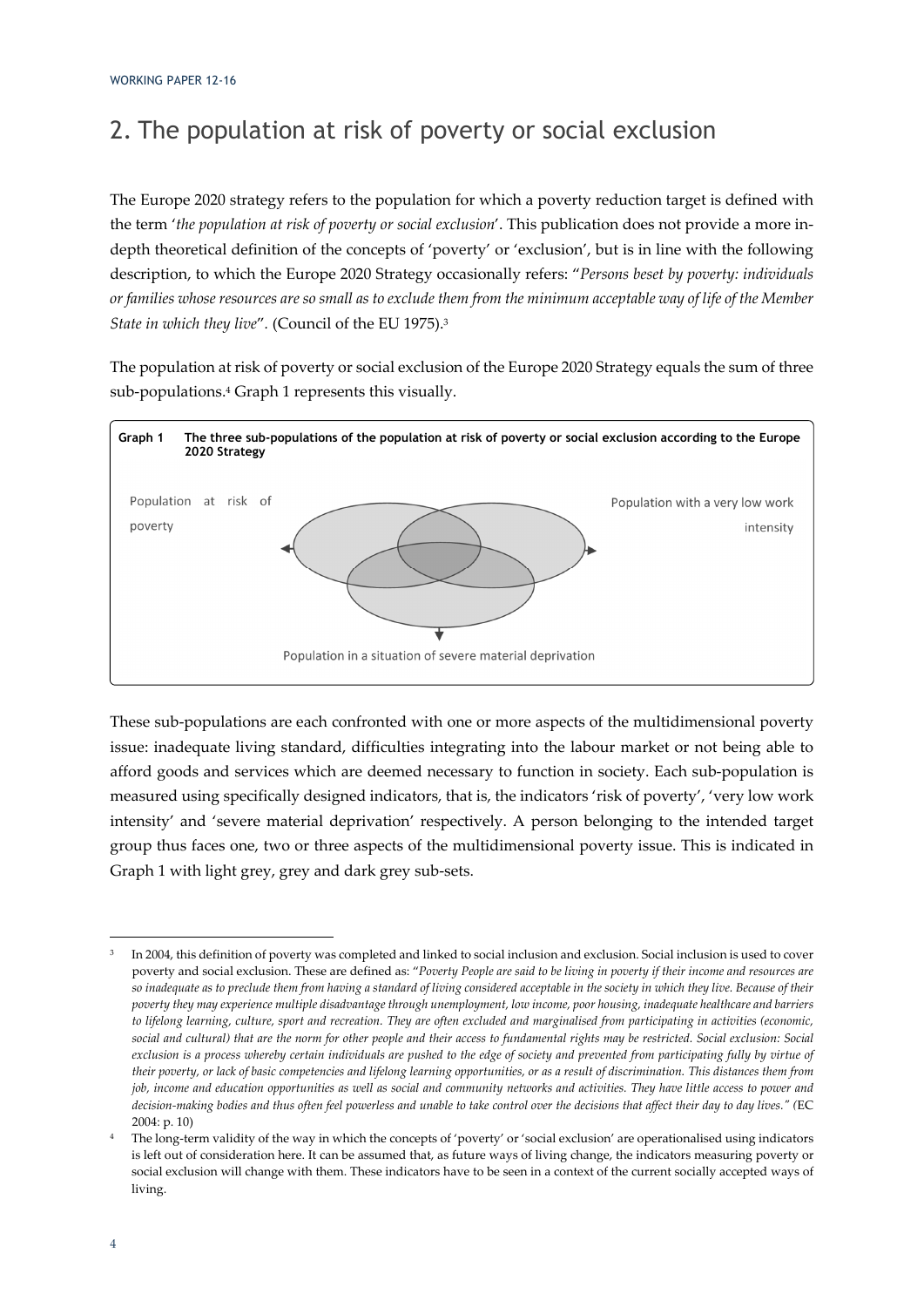The size of the three sub-populations is calculated on the basis of data from the Statistics on Income and Living Conditions survey (EU-SILC). This survey – which is harmonised at the European level – has been organised every year in Belgium since 2003 by Statistics Belgium.5 The survey is only carried out in private households. The EU-SILC sample in 2014 consists of 6 021 households and a total of 11 461 people aged 16 or older are involved in this survey (Statistics Belgium 2014: p. 20). Collective households (for example, people living in a care facility, monastery or prison) are excluded.

The graphs and tables below present indicators calculated on the basis of the Belgian EU-SILC survey. As with all sample data, they should be interpreted taking into account a confidence interval. Where Statistics Belgium published the upper and lower limits of the 95% confidence interval in the EU-SILC quality reports or where these can be calculated using the standard error mentioned in these reports, the graphs below indicate these limits. Whether or not the corresponding indicator in the population with a 95% confidence is within the indicated interval, can thus be deduced from the graphs. It should be noted that the years mentioned in the graphs and tables always relate to the year in which the survey data were collected. This also applies to the accompanying passages with comments.

Part 2.1 describes the evolution of the three sub-populations at risk of poverty or social exclusion in Belgium separately. Part 2.2 provides a description of the evolution in Belgium of the population at risk of poverty or social exclusion.

### **2.1. Definition and evolution of the three sub-populations**

The definition and evolution of the three sub-populations at risk of poverty or social exclusion in Belgium will be discussed separately in the following sections.

### **2.1.1. The population at risk of poverty**

If the equivalent net disposable household income of a person in the year prior to the EU-SILC survey year is lower than the at-risk-of-poverty threshold, this person belongs to the population at risk of poverty. This at-risk-of-poverty threshold equals 60% of the mean equivalent net disposable household income of the population. This indicator assumes that – below this income level – the living standard of the person involved is insufficient to meet the minimum acceptable way of life in Belgium.

Statistics Belgium calculates the total disposable household income – used to calculate the at-risk-ofpoverty rate – on the basis of the methodological guidelines determined at EU level. The total available household income equals the total gross household income minus the regular inter-household cash transfers paid and the tax on income and social insurance contributions paid during the income reference period, including tax adjustments-repayment during that period (EC 2016: pp. 209-210). A distinction is made between incomes paid to each household member personally (from the age of 16) and incomes imputed to the entire household. The table in the appendix contains details of the income sources registered by EU-SILC.

<sup>-</sup>5 Statistics Belgium advises to use EU-SILC starting from 2004 and not 2003, which should be considered as a trial year for the launch of EU-SILC in Belgium.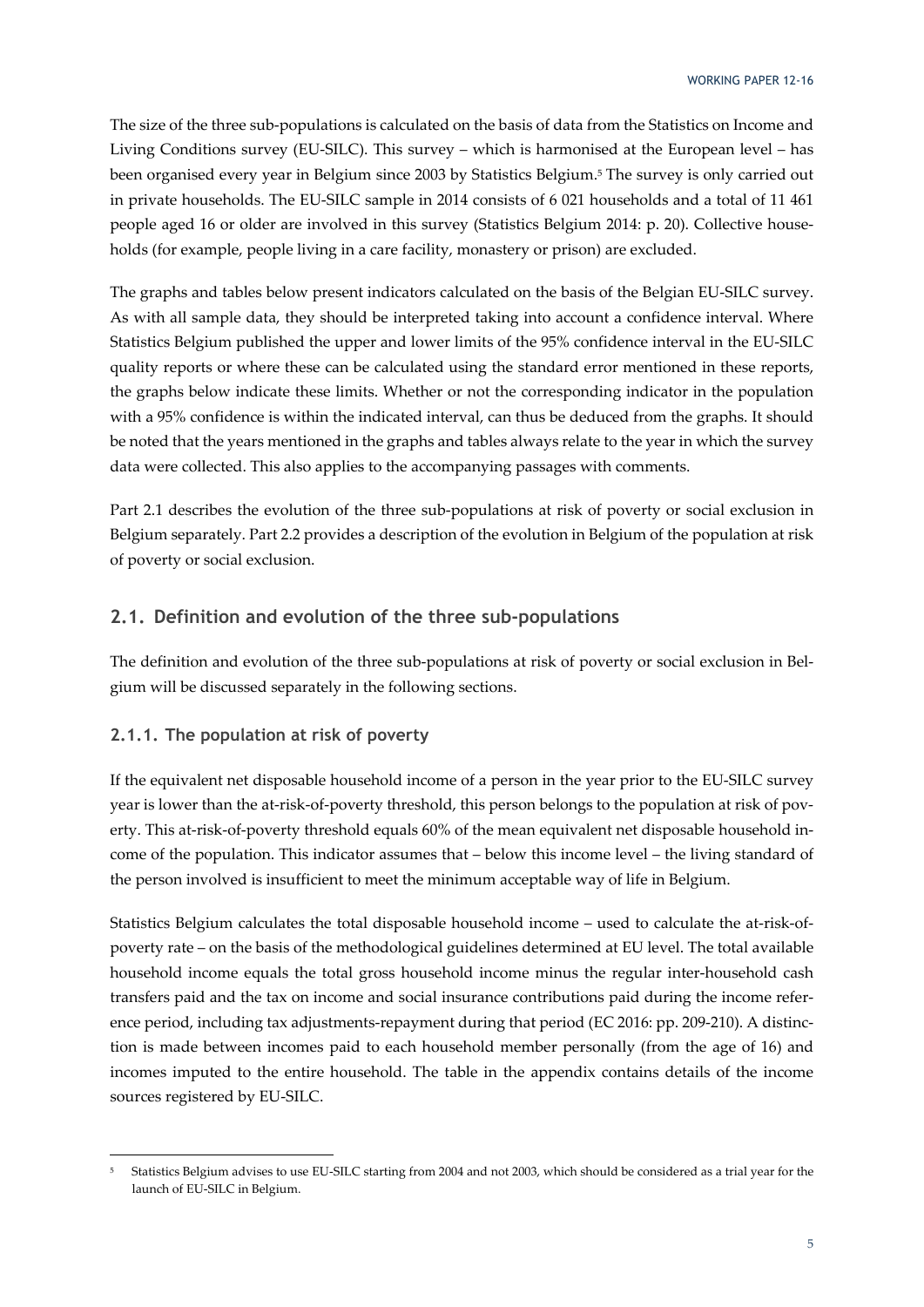#### WORKING PAPER 12-16

To take into account the economies of scale of a joint household, the disposable household income is reduced to an individual level by dividing this income by an equivalence factor. The equivalence factor that is used here equals the sum of the weights of each household member which are – by convention – set at 1 for the first adult, 0.5 for each additional adult and 0.3 for each additional child (person under the age of 14). To calculate this indicator, the equivalent net disposable household income is assigned to each household member. Since EU-SILC does not discount the value of equity (that is, owning a home) or goods and services offered free of charge, the net disposable household income of a person can be considered as an indication of the living standard of the person involved.

Graph 2 shows that the population at risk of poverty rose from 1.492 million to 1.649 million people between 2004 and 2015. In percentage terms, this increase in absolute terms corresponds to a slight increase from 14.3% in 2004 to 14.9% in 2015.6 For the sake of completeness, it should be mentioned that the at-risk-of-poverty threshold in current prices on an annual basis rose from 9 405 euros in 2004 to 12 992 euros in 2015 (Statistics Belgium 2016). These amounts are for a person living alone. With the equivalence factors mentioned above, the at-risk-of-poverty thresholds for other household types can be calculated.



### **2.1.2. The population with a very low work intensity**

The work intensity of a household is calculated as the ratio of the number of months actually worked by the household members of working age (18-59 years of age, excluding dependants between the ages of 18 and 24) during the year prior to the EU-SILC survey year and the total number of months that these people theoretically could have worked during the same year. If this ratio equals 20% or less, all household members under the age of 60 belong to a household with a low work intensity. For people who indicated that they worked part time, the number of months worked in full-time equivalents was estimated using the number of hours the person involved usually works at the moment of the survey

<sup>6</sup> From this graph can also be concluded that with a 95% confidence in 2014, 14.2% to 16.8% of the population has an income below the at-risk-of-poverty threshold in 2014. The other remaining confidence intervals are mentioned in the graph.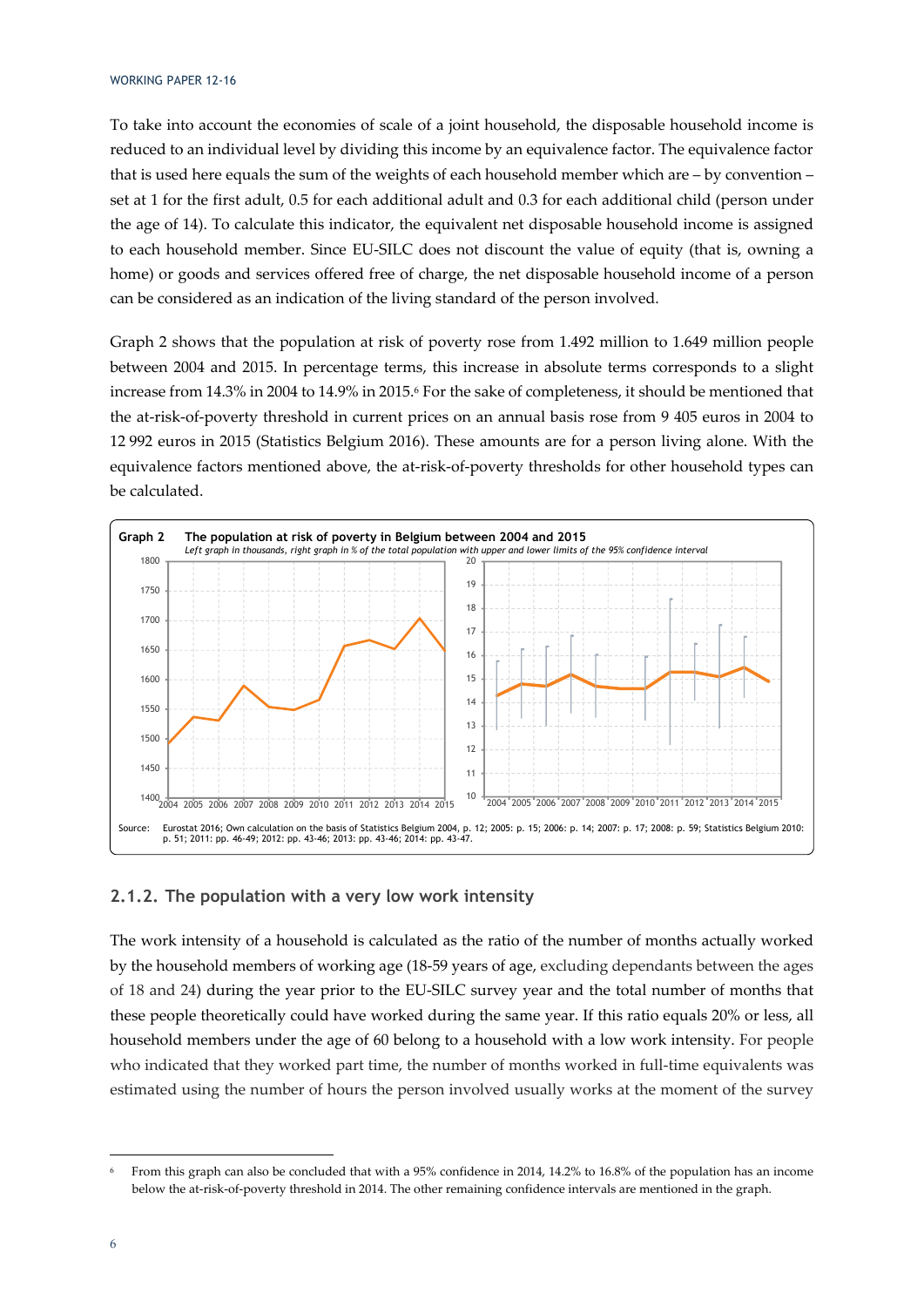interview. This indicator can be considered as an indication of the number of people in the household that face difficulties integrating into the labour market.

Graph 3 shows that the population living in a household with a very low work intensity fell from 1.221 million in 2004 to 0.967 million people between 2004 and 2008, after which this number rose constantly to 1.265 million in 2015. In relative terms a similar trend became visible. In 2015, 11.4% of the total population belonged to this target group. Because only people under the age of 60 are included in the calculation of this indicator, it is usually represented in percentage of the population under the age of 60. For the sake of completeness, Graph 3 mentions this information in the right graph along with the known confidence intervals. Between 2004 and 2015, the share of people under the age of 60 in a household with a very low work intensity is on average still 3 percentage points higher than this share in the total population. Both indicators virtually run completely parallel.



#### **2.1.3. The population in a situation of severe material deprivation**

-

A person is severely materially deprived if he is confronted with at least four problems out of a list of nine. Table 1 mentions these problems and the share of the Belgian population that is confronted with them, on the basis of EU-SILC 2015. According to the survey, the problems can be divided into three categories. Not being able to afford one week annual holiday away from home or not being able to face unexpected expenses are most common and occur in more than 25% of the population. In total, between 5 and 7% of the population is unable to avoid arrears, afford a car of their own, keep home adequately warm (due to financial reasons) or afford a meal with enough proteins at least every second day. Finally, not being able to afford a washing machine, a colour TV or a telephone is very rare.7

It should be noted that the EU-SILC will use an updated list of items in 2016 and 2017. The items relating to the possession (if necessary) of a washing machine, TV and telephone will be replaced with the following items: not being able to afford some new (not second-hand) clothes to replace worn-out clothes, not being able to afford two pairs of properly fitting shoes (including a pair of all-weather shoes), not being able to afford a small amount of money each week to spend on oneself (without having to consult anyone), not being able to afford to get together with friends/family for a drink/meal at least monthly, not being able to have regular leisure activities, not being able to afford an internet connection for private use at home and, finally, that the household is not able to replace worn-out furniture. The items mentioned above will be integrated into EU-SILC 2018 (EC 2015; ESSC 2016).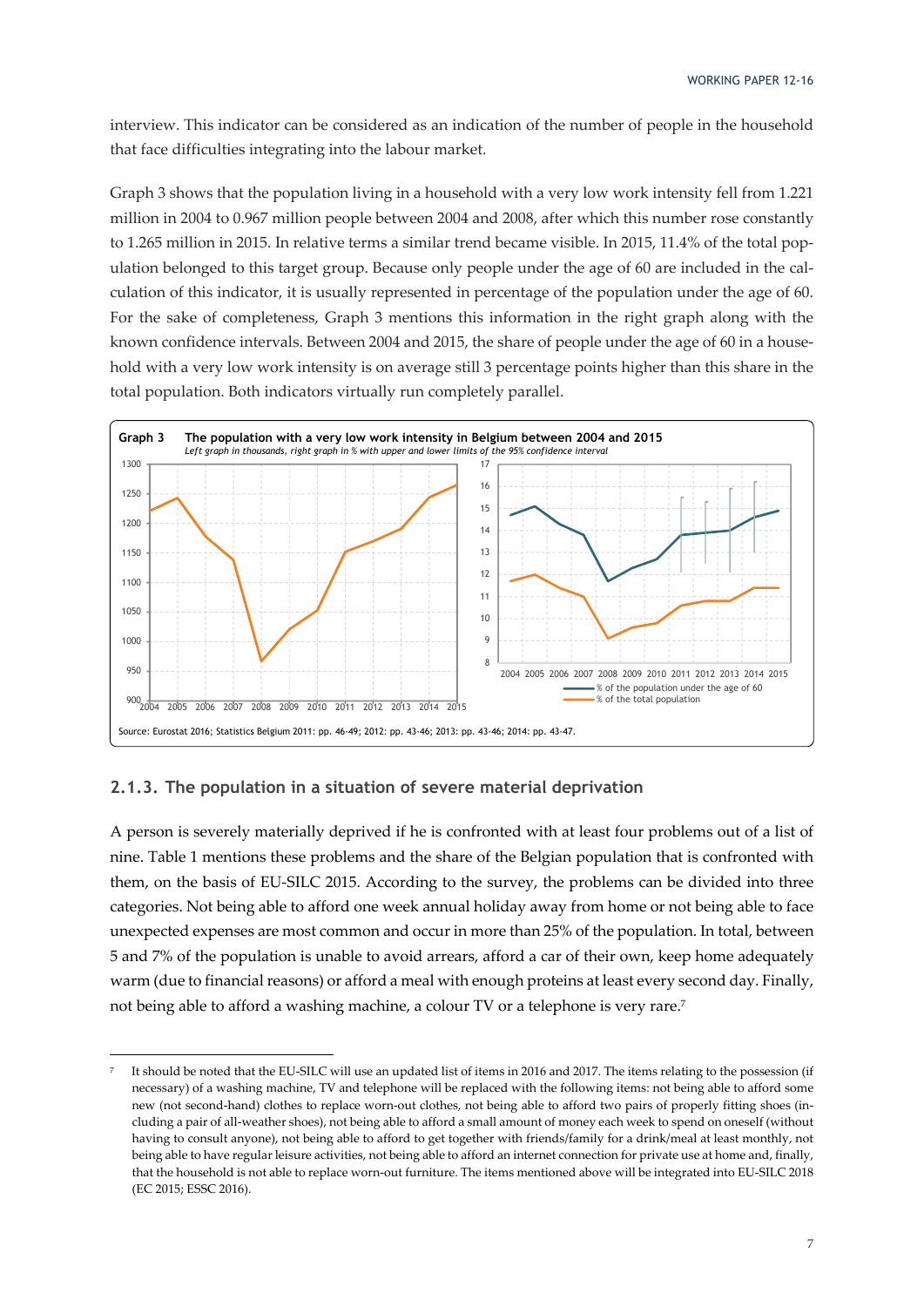|                                                                                                | Share of the population |
|------------------------------------------------------------------------------------------------|-------------------------|
| Not being able to afford one week annual holiday away from home                                | 26.7%                   |
| Not being able to face unexpected expenses                                                     | 26.0%                   |
| Not being able to avoid arrears (mortgage or rent, utility bills or hire purchase instalments) | 7.0%                    |
| Not having a car (if desired)                                                                  | 6.9%                    |
| Not being able to afford a meal with proteins at least every second day                        | 5.2%                    |
| Not being able to keep home adequately warm (due to financial reasons)                         | 5.0%                    |
| Not having a washing machine (if desired)                                                      | 1.5%                    |
| Not having a TV (if desired)                                                                   | 0.6%                    |
| Not having a telephone (if desired)                                                            | 0.1%                    |

Source: Eurostat, 2016.

The evolution between 2004 and 2015 of the population in a situation of severe material deprivation mentioned in Graph 4 has to be interpreted taking into account the following remarks. First, in 2005 there was a methodological change in the formulation of the item relating to the extent to which the respondent cannot adequately heat his home. This change could explain the strong rise from 495 000 in 2004 to 673 000 in 2005 and is an indication to consider the year 2004 as an outlier. Likewise, the place of this item changed in the EU-SILC questionnaire in 2008, which could influence the observed trend during the 2005-2015 period. For these reasons, it seems appropriate to consider the evolution of this indicator from 2008 onwards and not over the whole 2004-2015 period.

Between 2008 and 2012, the number of people living in a situation of severe material deprivation rose from 595 000 to 687 000. Afterwards, a drop to 561 000 was observed in 2013, after which this indicator rose again to 650 000 in 2014. In 2015, 646 000 people lived in a situation of severe material deprivation, which is virtually identical to the situation in 2014. In relative terms, this increase corresponds to an increase from 5.6% in 2008 to 6.3% in 2012. This was followed by a drop to 5.1% in 2013 and a rise to 5.9% in 2014. In 2015, this rate remained virtually unchanged and 5.8% of the population was confronted with a situation of severe material deprivation.

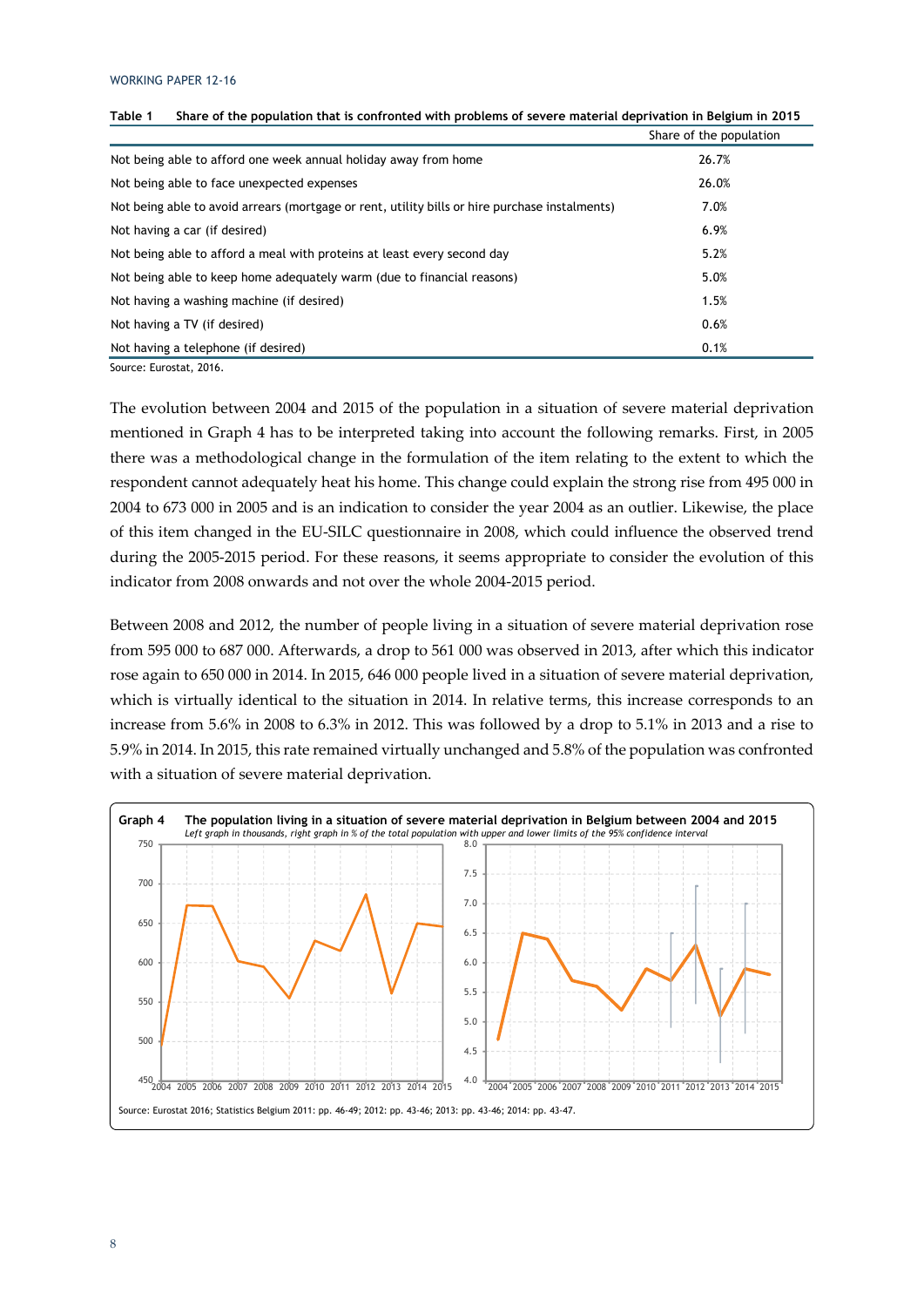### **2.2. Definition and evolution of the population at risk of poverty or social exclusion**

The population at risk of poverty or social exclusion of the Europe 2020 Strategy equals the sum of the three sub-populations mentioned above. Graph 5 describes its evolution in Belgium. Between 2004 and 2009, this number fell from 2.257 million to 2.145 million, after which this number rose to 2.356 million in 2012. After a drop to 2.286 million in 2013, this number once again rose to 2.339 million in 2014. In 2015, this figure was virtually unchanged, that is, 2.336 million.

In relative terms, a downward trend can also be observed between 2004 and 2009, when 21.6% and 20.2% of the population respectively belonged to this target group. This rose to 21.6% in 2012, after which a certain drop is observed to 21.1% in 2015, which is still above the 2009 level.



Graph 6 shows the evolution of the share of the three sub-populations in the total population at risk of poverty or social exclusion in Belgium between 2004 and 2015. Since these three sub-populations overlap – as seen in Graph 1 – these percentages do not add up to 100%. It appears that in the Europe 2020



target group in 2015, 70.5% are people at risk of poverty, which virtually corresponds to the 2004- 2015 period average. The population with a very low work intensity dropped from 54.1% in 2004 to 44.1% in 2008 and afterwards rose to 54.2% in 2015. The population living in a situation of severe material deprivation in Belgium between 2004 and 2015 fluctuates at around 27%. In 2015, this share amounts to 27.4%.

The population at risk of poverty thus has the largest influence on the evolution of the Europe 2020 target group, followed by the population with a very low work intensity and the population living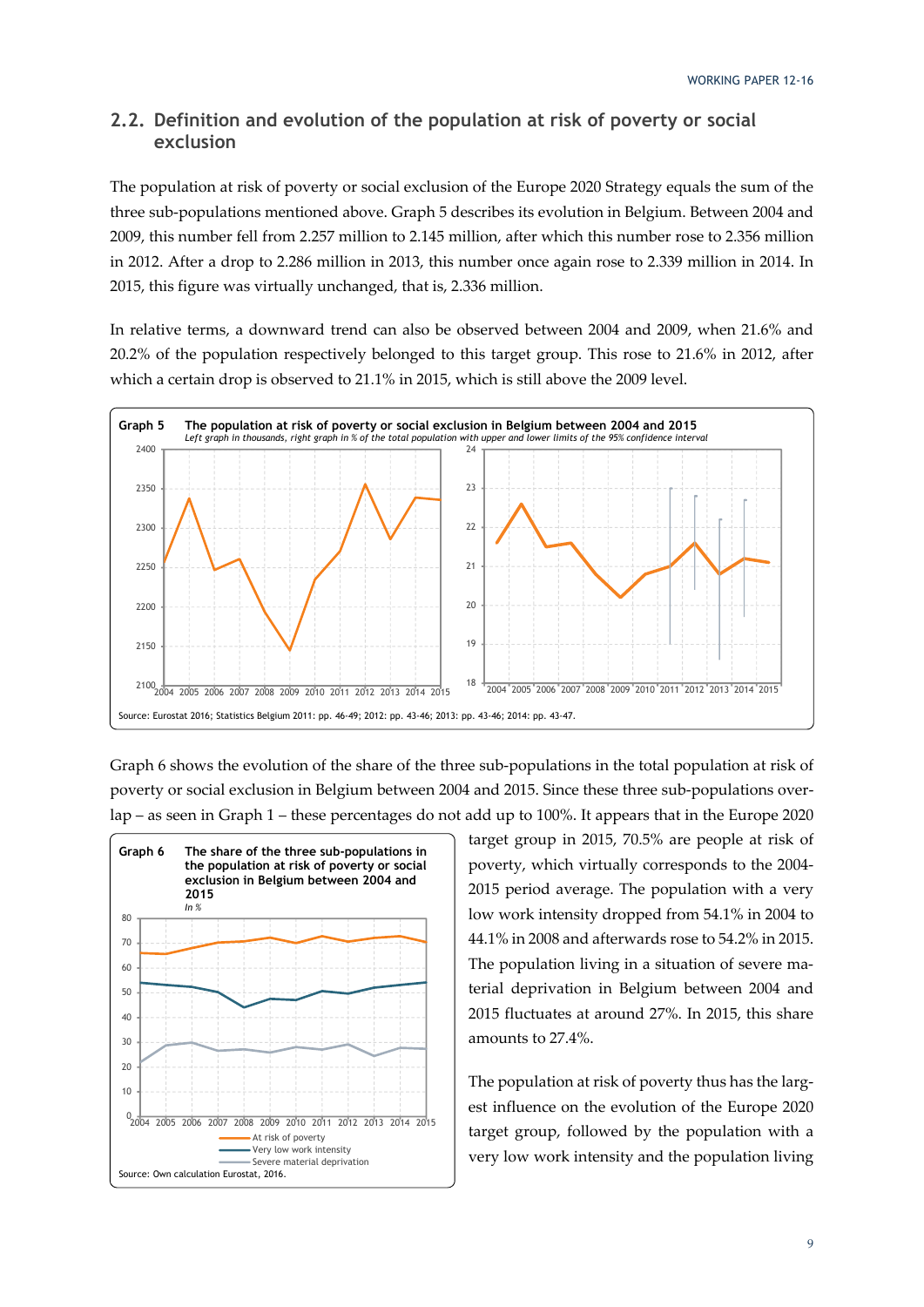in a situation of severe material deprivation. However, this should be specified, since the three subpopulations overlap and form seven partial segments. Therefore, Graph 7 shows the subset of Graph 1, but in conjunction with the share of each segment on the basis of the Belgian EU-SILC 2015. It appears that the population that is only at risk of poverty forms the largest group, that is, 33.1%. The population with only a very low work intensity forms 20% of the Europe 2020 target group. This is practically identical to the share of the population both at risk of poverty and with a very low work intensity but not living in a situation of severe material deprivation in the Europe 2020 target group (19.4%). The share of the segment combining the three poverty issues – the dark grey subset – is 12.3% in 2015. The share of the other segments is considerably smaller.



Summarised, it appears that the population at risk of poverty and the population with a very low work intensity in Belgium together form 92.9% of the Europe 2020 target group in 2015. The share of the population living only in a situation of severe material deprivation is small, that is, 7% in 2015. For the sake of completeness, Table 2 shows the evolution of the share of the seven segments of the population at risk of poverty or social exclusion between 2004 and 2015. The finding mentioned above for 2015 is unchanged: the average share of the population living only in a situation of severe material deprivation in the Europe 2020 target group remains relatively small in the 2004-2015 period and in the 2008-2015 period, 8% and 8.2% respectively.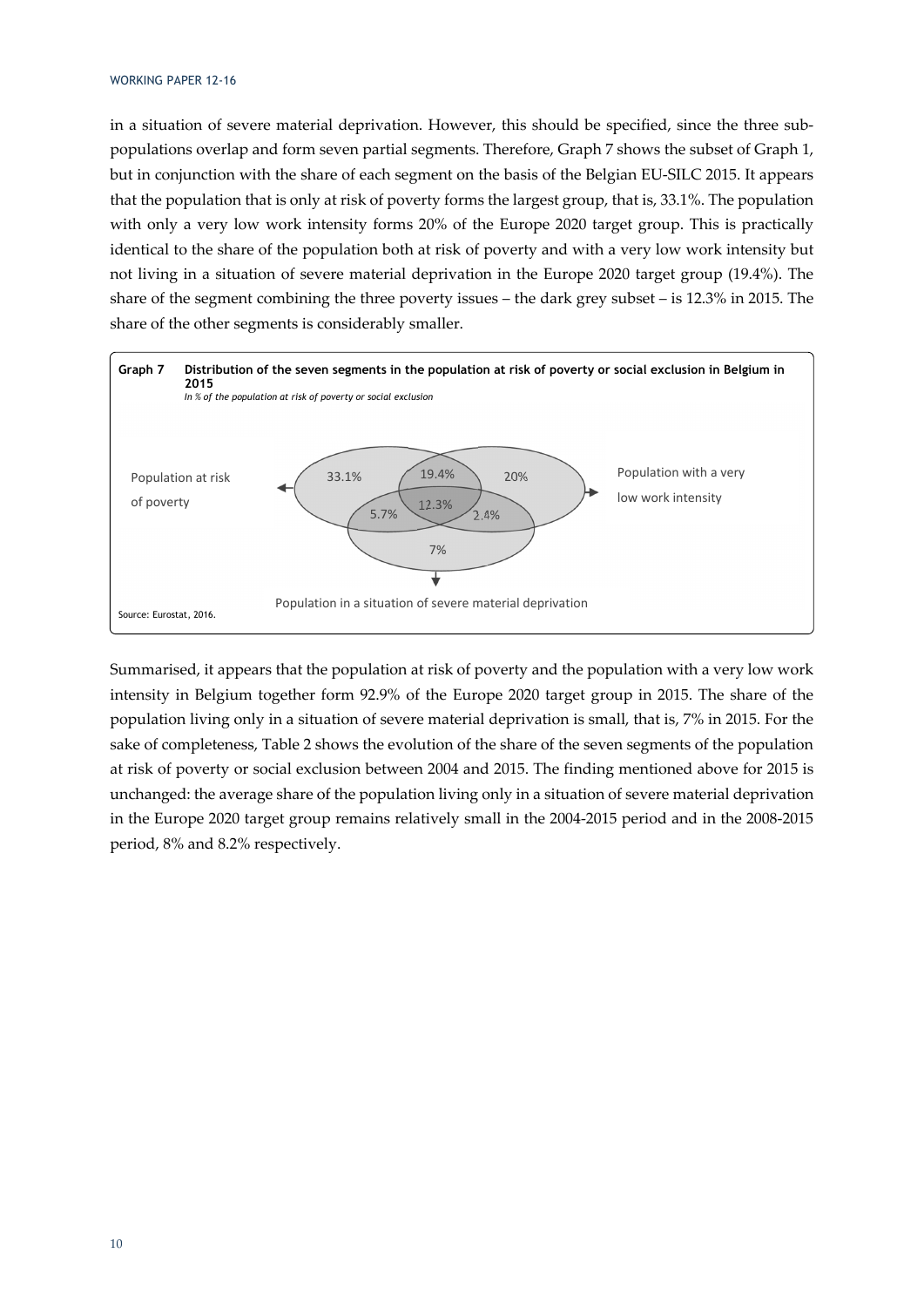|                                                                                        |      | 2004 2005          | 2006 | 2007                                                                    |     | 2008 2009 |                                        |     | 2010 2011 2012 2013 2014 2015 |     |                     |     | Average<br>2004-2015 | Average<br>2008-2015 |
|----------------------------------------------------------------------------------------|------|--------------------|------|-------------------------------------------------------------------------|-----|-----------|----------------------------------------|-----|-------------------------------|-----|---------------------|-----|----------------------|----------------------|
| Only at risk of poverty                                                                | 36.0 | 33.1               |      | 34.6 36.6 40.4 39.3 38.2 34.8                                           |     |           |                                        |     |                               |     | 36.3 35.5 34.5 33.1 |     | 36.0                 | 36.5                 |
| Only very low work<br>intensity                                                        | 23.3 |                    |      | 21.9 18.9 19.3 17.9 17.5 17.9 16.8 16.5 18.7 17.2 20.0                  |     |           |                                        |     |                               |     |                     |     | 18.8                 | 17.8                 |
| Only severe material<br>deprivation                                                    | 6.7  | 8.2                | 9.0  | 7.3                                                                     | 9.3 | 7.7       | 8.9                                    | 8.2 | 9.6                           | 7.3 | 7.2                 | 7.0 | 8.0                  | 8.2                  |
| At risk of poverty and<br>very low work intensity                                      |      |                    |      | 18.8 16.1 16.6 17.5 14.6 17.3 15.7 21.3 18.0 21.3 20.5 19.4             |     |           |                                        |     |                               |     |                     |     | 18.1                 | 18.5                 |
| At risk of poverty and<br>severe material depriva-<br>tion                             | 3.2  | 5.5                | 4.0  | 5.8                                                                     | 6.2 | 5.4       | 5.7                                    | 6.2 | 4.4                           | 5.2 | 5.1                 | 5.7 | 5.2                  | 5.5                  |
| Very low work intensity<br>and severe material<br>deprivation                          | 3.8  | 4.1                | 4.0  | 3.1                                                                     | 2.0 | 2.6       | 3.0                                    | 2.0 | 3.2                           | 1.8 | 2.7                 | 2.4 | 2.9                  | 2.5                  |
| At risk of poverty,<br>severe material depriva-<br>tion and very low work<br>intensity |      | 8.2 10.9 12.9 10.5 |      |                                                                         |     |           | 9.6 10.2 10.4 10.7 12.0 10.3 12.7 12.3 |     |                               |     |                     |     | 10.9                 | 11.0                 |
| Total in %                                                                             | 100  | 100                | 100  | 100                                                                     | 100 | 100       | 100                                    | 100 | 100                           | 100 | 100                 | 100 | 100                  | 100                  |
| in millions                                                                            |      |                    |      | 2.257 2.338 2.247 2.261 2.194 2.145 2.235 2.271 2.356 2.286 2.339 2.336 |     |           |                                        |     |                               |     |                     |     |                      |                      |

| Table 2 | Composition of the total population at risk of poverty or social exclusion in Belgium between 2004 and 2015 |
|---------|-------------------------------------------------------------------------------------------------------------|
|         | In % and total in millions                                                                                  |

Source: Eurostat, 2016.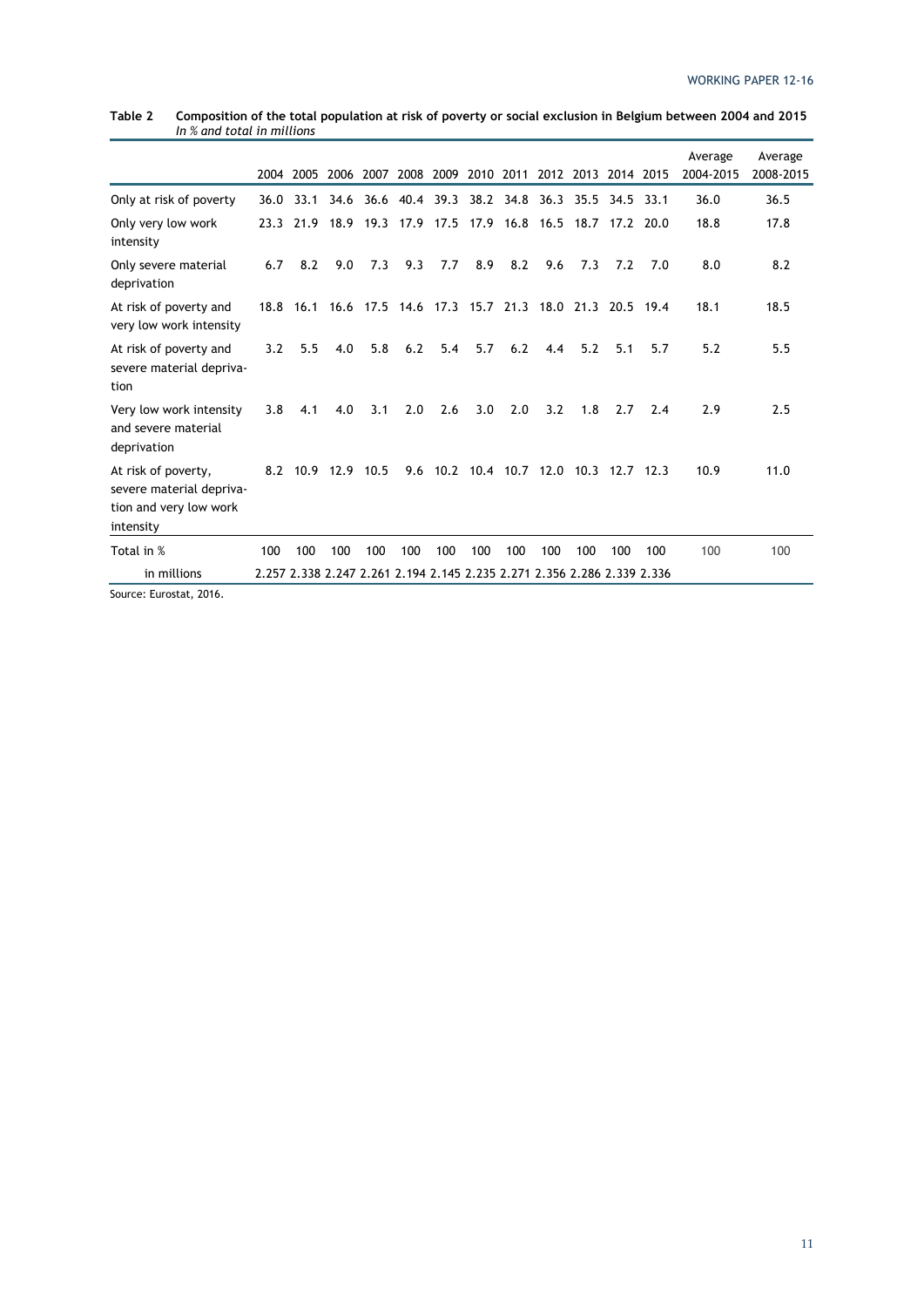# 3. Projection of the population at risk of poverty or social exclusion

The projection of the population at risk of poverty or social exclusion presented here is explained in Section 3.1. Section 3.2 shows the projection results and compares them to the poverty reduction targets adopted by Belgium in the framework of the Europe 2020 Strategy and the 2030 UN Agenda for Sustainable Development.

### **3.1. Projection method**

This projection of the population at risk of poverty or social exclusion integrates into a coherent framework various data that influence the evolution of the intended target group. These are administrative unemployment data, data from the labour force survey and projections of the Study Committee on Ageing (SCA) on the fiscal and social sustainability of pensions, as reported by the Federal Planning Bureau in the 2016 Annual Report of the SCA (High Council of Finance 2016). Concretely, three projections are used here: the projections of the at-risk-of-poverty rate, the unemployment rate and the total population. These are all based on the SCA baseline scenario. This baseline scenario is based on specific demographic (fertility rate, life expectancy and net migration), socioeconomic (employment by scheme, beneficiaries of social benefits) and macroeconomic assumptions on productivity growth, wages and, finally, unemployment and employment rates. The projections based on the assumptions of the baseline scenario assume no change in legislation until 2021 and afterwards assume no change in policy. It should be noted that certain assumptions on the parameters governing the future welfare adjustment of social benefits are taken into account (High Council of Finance 2016: p. 14).

The SCA projections are calculated using specifically designed or refined models. The projection of the at-risk-of-poverty rate is derived from the MIDAS microsimulation model. This model simulates the future evolution of the income distribution in Belgium, on the basis of a sample of 300 000 people from an administrative data file from 2001 (Dekkers et al. 2015: pp. 137-138; High Council of Finance 2012: p. 85-86). The projection of the unemployment rate is part of the MALTESE modelling system. This modelling system calculates – on the basis of aggregated units such as socioeconomic and age categories derived from administrative data – the long-term evolution of Belgian social security revenue and expenditure. The MIDAS and MALTESE projections are always based on the same assumptions and use the same population projection (Dekkers et al. 2015; Federal Planning Bureau – Statistics Belgium 2016a). As a result, these models are mutually consistent, which makes it possible to analyse the fiscal and social sustainability of pensions in an integrated manner.

This particular characteristic makes the projections based on the SCA baseline scenario highly suitable for a projection of the population at risk of poverty or social exclusion. They can be linked – as will be demonstrated below – to both the share of the population at risk of poverty and the share of the population with a very low work intensity, both of which are calculated on the basis of EU-SILC. During the 2004-2015 period, these populations make up on average 91.9% of the population at risk of poverty or social exclusion.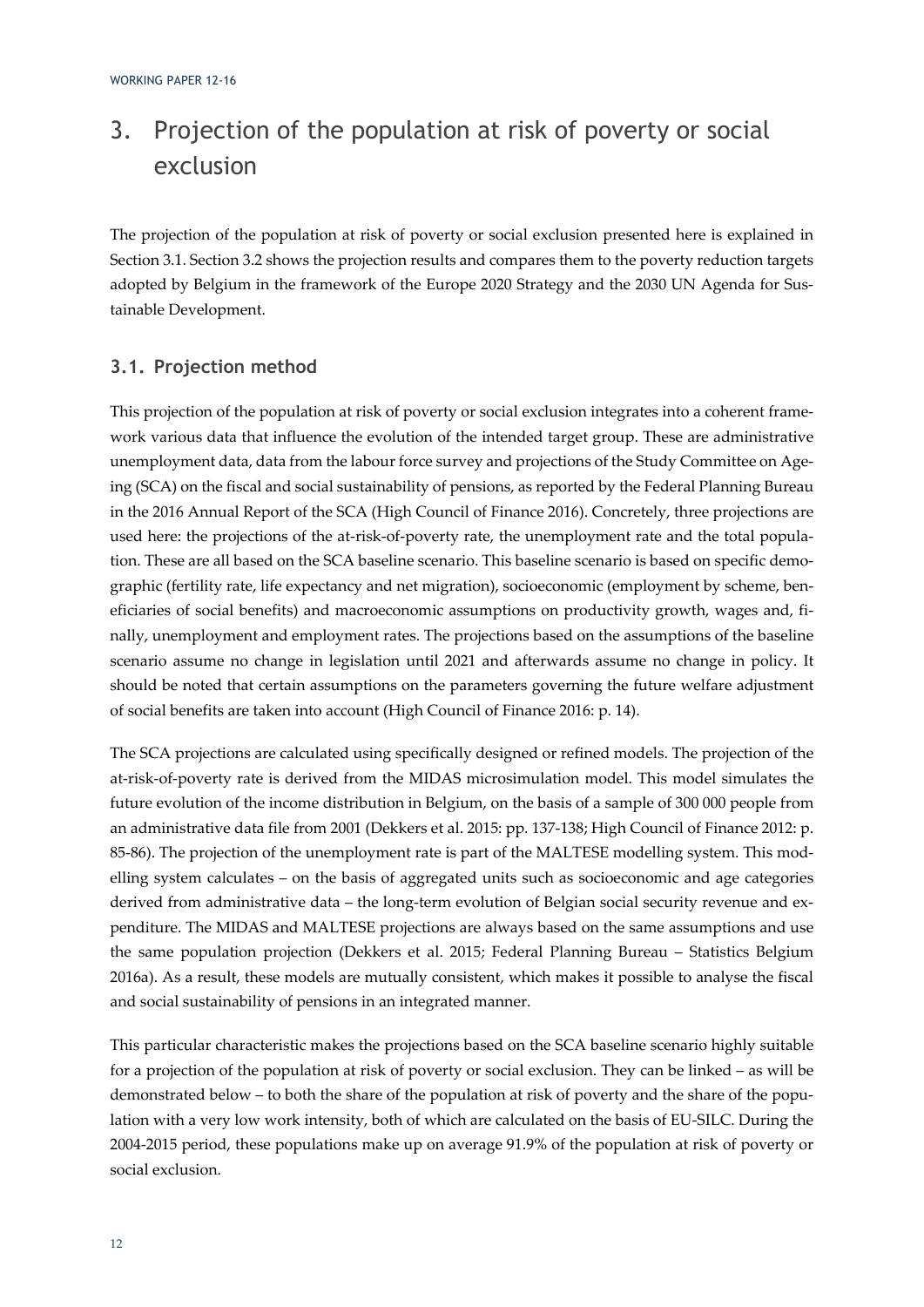The projection method divides the population at risk of poverty or social exclusion into three sub-categories:

- the population at risk of poverty,
- the population not at risk of poverty, but with a very low work intensity,
- The population not at risk of poverty and without a very low work intensity, but living in a situation of severe material deprivation.

Graph 8 visualises this and shows the average share for each of these three sub-categories in the total target group during the 2004-2015 period. The projection of the share of each sub-category in the total population during the 2016-2030 period is carried out using a specific method. The sum of the three projection results leads to the projection of the share in the total population of the people at risk of poverty or social exclusion. Multiplying these projection results by the projection of the total population leads to the projection in absolute figures of the population at risk of poverty or social exclusion. It is assumed that the situation will be evaluated in 2030 using data from the source which is most up-todate at that time (probably the source of the year 2029). This is why the latest presented figures always relate to the year 2029.



### **3.1.1. The population at risk of poverty**

The MIDAS projection according to the SCA baseline scenario of the at-risk-of-poverty rate provides the basis for the projection of the at-risk-of-poverty rate measured on the basis of EU-SILC. However, the level of the observed at-risk-of-poverty rates according to EU-SILC is not in line with the MIDAS projection, although in both cases the at-risk-of-poverty rate is calculated using the same method, described in Section 2.1.1. In 2015, the at-risk-of-poverty rate in Belgium on the basis of EU-SILC amounts to 14.9%. However, for the same year, MIDAS assumes an at-risk-of-poverty rate of 10.5%. As can be seen from Graph 9, MIDAS shows a drop of the at-risk-of-poverty rate to 10.1% in 2016 and to 8.3% in 2029, whereas the EU-SILC observations during the 2004-2015 period fluctuate at around 15% (Eurostat 2016; Federal Planning Bureau 2016a).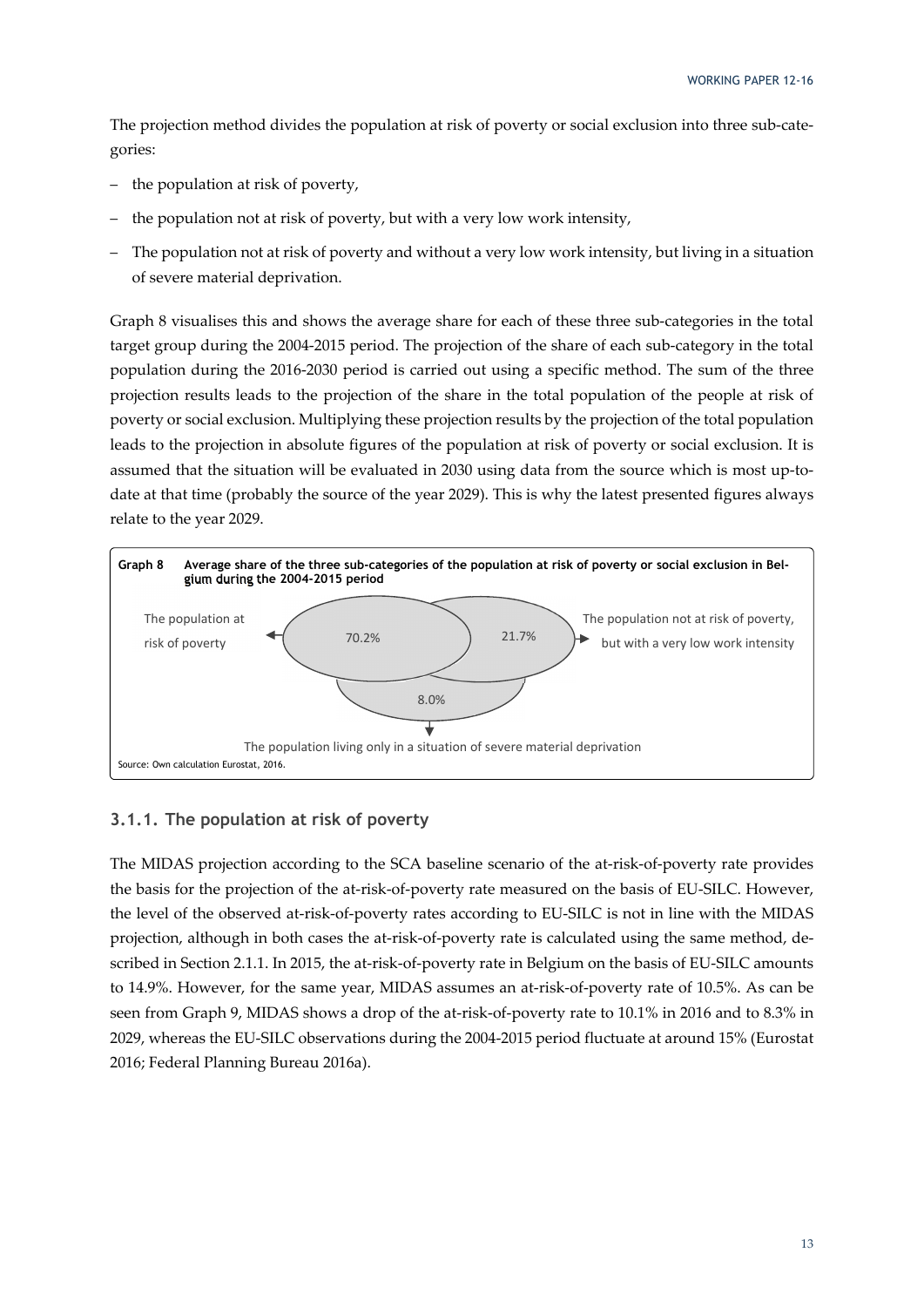

The differences in the at-risk-of-poverty rates for the year 2015 calculated on the basis of EU-SILC and simulated by MIDAS for the same year can be imputed to the differences in the EU-SILC and MIDAS income concept. The MIDAS projection does not take into account income from capital and additional (second or third pillar) pensions, regular inter-household transfers, non-cash employee income and, finally, certain very specific allowances. The table in the appendix provides a detailed comparison between the income sources registered by the EU-SILC survey and simulated by MIDAS as part of the 2016 Annual Report of the SCA.

These income sources are wide spread in EU-SILC, but are less frequent in the lowest income deciles. If these unknown income sources were to be simulated in MIDAS as well and assuming that they would be spread in the same way as in EU-SILC, the mean income in MIDAS would be higher. These incomes – which are not simulated in MIDAS – explain why the simulated mean equivalent disposable household income from MIDAS for 2015 is lower than the observed EU-SILC mean. Since the income level below which a person is at risk of poverty is directly dependent on the mean income – this poverty threshold equals 60% of the mean equivalent disposable household income – the poverty threshold in MIDAS is lower than in EU-SILC. This makes it seem plausible that the at-risk-of-poverty rate of MIDAS for 2015 is lower than that of EU-SILC.

Because of this difference in level, the MIDAS data cannot be used as such for the projection of the population at risk of poverty measured on the basis of EU-SILC. By contrast, the annual relative changes of the at-risk-of-poverty rates of the MIDAS projection can be applied, on the basis of the most recent observed value (the 2015 value). In this way, the at-risk-of-poverty projection is in line with the EU-SILC observations. Moreover, it respects the trend of the MIDAS at-risk-of-poverty projection. This trend points to a drop of 18.2% between 2016 and 2029. The projection results so calculated – which are also mentioned in Graph 9 – show that the at-risk-of-poverty rate should amount to 14.4% in 2016 and afterwards drop to 12.1% in 2029.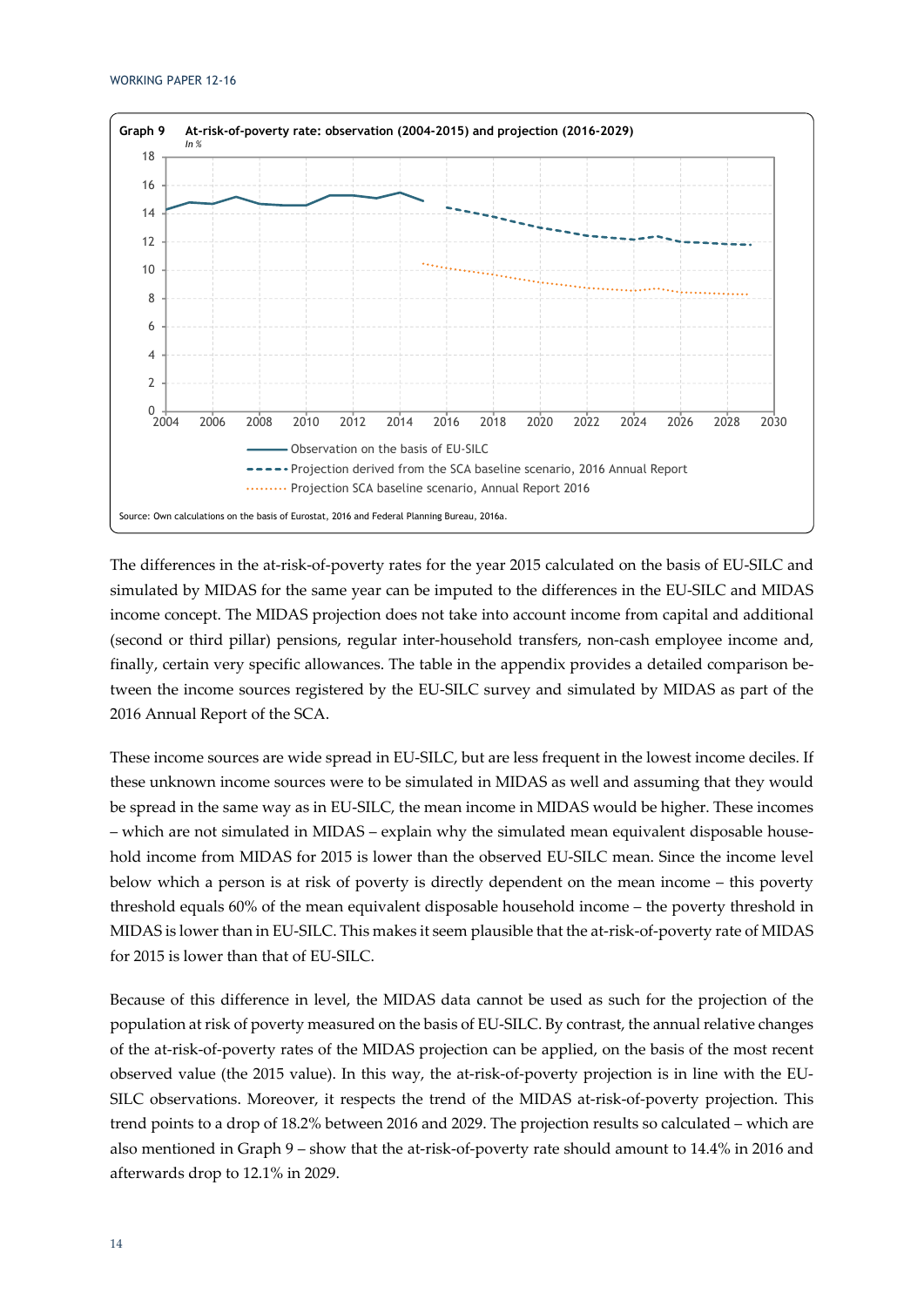The MIDAS at-risk-of-poverty projection carried out for the SCA mainly focuses on the situation of pensioners. This projection shows that the risk of poverty of pensioners should drop from 13.2% in 2016 to 10.6% in 2029 (Federal Planning Bureau 2016a). Two factors in particular can explain this: the faster increase of the basic pensions of employed and self-employed persons and of the guaranteed income for the elderly compared to the wages in the projection period under consideration, and the future increase in labour market participation of women, which contributes to the accrual of pension rights (High Council of Finance 2016: 59-60). It is obvious that the factors ensuring the drop in the future at-risk-ofpoverty rate of pensioners determine the – albeit less pronounced – expected drop in the total at-riskof-poverty rate.

It should be underlined that the MIDAS poverty projection – as published in the most recent annual SCA reports – had foreseen the future downward trend of the poverty risk of pensioners (High Council of Finance 2012: p. 13; 2016: p. 60). The EU-SILC observations indicate a decrease in the at-risk-of-poverty rate for people over the age of 65 from 23.2% in 2006 to 15.2% in 2015 (Eurostat 2016). This decrease could already be seen in the preceding years in the MIDAS simulation results. Ex post, this can be considered as an indication of the reliability of the trend shown in the MIDAS projection.

### **3.1.2. The population not at risk of poverty, but with a very low work intensity**

The projection of the share in the total population of the population not at risk of poverty, but with a very low work intensity is carried out in two stages. The result is presented in Graph 10.

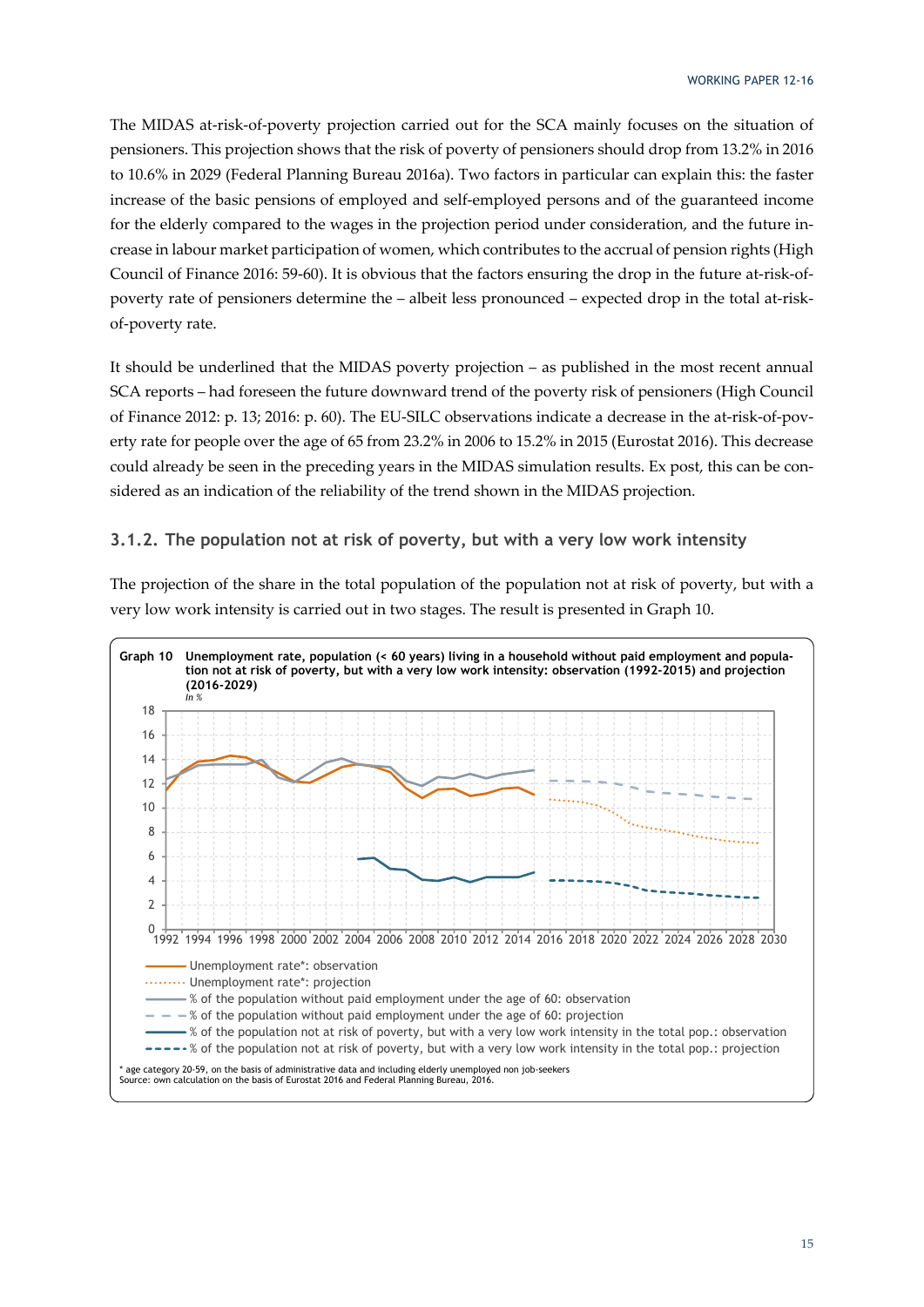– First, a projection is carried out of the share of people living in a household without paid employment, as can be seen in the labour force survey. Compared to the households with a very low work intensity on the basis of EU-SILC, none of the household members are gainfully employed according to this indicator.

For the years 1992 to 2015, the linear function is estimated showing the correlation between the dependent variable 'WPE', that is, the share of people living in a household without paid employment in the population under the age of 60 according to the labour force survey and the independent variable 'U', that is, the unemployment rate in the age category 20-59 on the basis of administrative data (including elderly unemployed non job-seekers). This comparison explains 59% of the variation between both variables and appears significant.<sup>8</sup> Formally, it can be written as follows:

 $WPE_{-60 \text{ years.}t} = 7,63 + 0,43 U_{20-59 \text{ years.}t}$  (1)

 $WPE_{-60 \text{ years}, t}$  = share of people in a household without paid employment in the population under the age of 60, according to the labour force survey in year t

 $U_{20-59 \, years, t}$  = unemployment rate in the age category 20-59, on the basis of administrative data (including elderly unemployed non job-seekers) in year t

Using the unemployment projection of the SCA baseline scenario of 2016, function (1) makes it possible to calculate the share of the population under the age of 60 in a household without paid employment for the 2016-2029 period. The share of the population mentioned above should drop from 12.3% in 2016 to 10.7% in 2029.

This drop is the result of the macroeconomic assumptions that the SCA uses in its baseline scenario. "*In the medium term, the macroeconomic environment is based on the '2016-2021 Economic forecasts' of the Federal Planning Bureau, published in June 2016. Between 2015 and 2021, the rate of economic growth should average 1.5%, with a productivity growth of 0.7% and an employment growth of 0.8%. This growth, which is primarily stimulated by employment, reduces the unemployment rate from 11.8% in 2015 to 9.8% in 2021*" (High Council of Finance 2016: 17, translation FPB). After 2021, the unemployment rate should move towards the level of the structural unemployment rate of 7%, which should be reached as from 2033 (High Council of Finance 2016: p. 14, 18; Federal Planning Bureau 2016a).

– Subsequently, the linear function is estimated for the 2004-2015 period showing the correlation between the dependent variable 'VLWnA', that is, the share of the population not at risk of poverty, but with a very low work intensity on the basis of EU-SILC and the independent variable 'WPE', that is, the share of people under the age of 60 in households without paid employment in the population according to the labour force survey. This takes into account the fact that the employment data in EU-SILC relate to the year preceding the survey year. This comparison explains 83% of the variability and appears significant.<sup>9</sup> Formally, it can be written as follows:

 $VLWnA_t = -7.44 + 0.94 WPE_{-60 \text{ years } t-1}$  (2)

 $R^2 = 0.59$ , F = 31.84, degrees of freedom 22, critical value  $F_{(0.05;1;22)} = 4.3$ , standard error  $U_{20-59 \text{ years}} = 0.08$ , standard error inter $cept = 0.96$ 

 $R^2 = 0.83$ , F = 49.66, degrees of freedom 10, critical value  $F_{(0.05;1:10)} = 4.96$ , standard error  $WPE_{-60 \text{ years}} = 0.13$ , standard error intercept = 1.72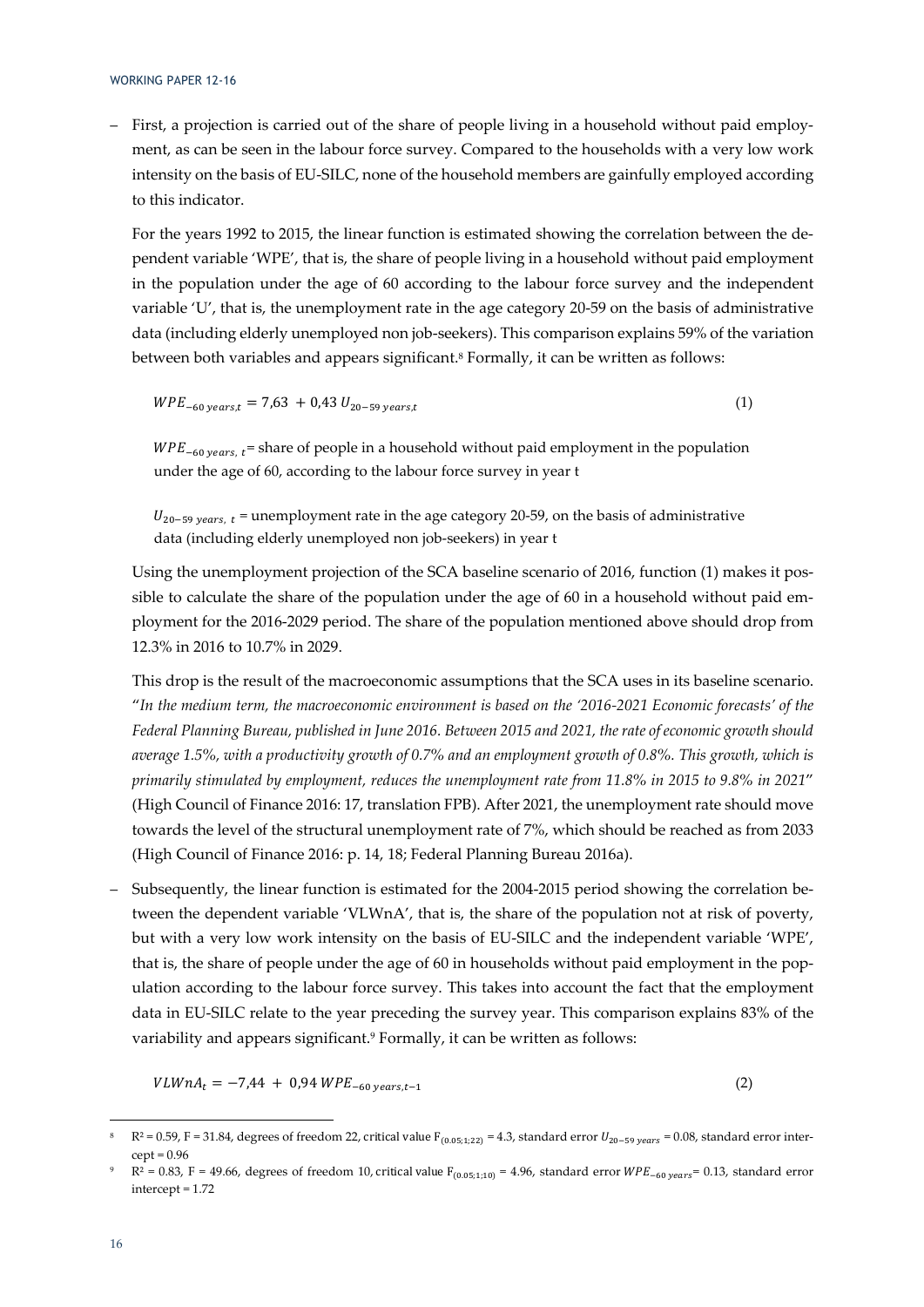$VLWnA_t$  = share of people not at risk of poverty, but with a very low work intensity in the total population in year t

 $WPE_{-60 \ years, t-1}$  = share of people in a household without paid employment in the population under the age of 60 in year t-1

Using function (2) and the projection of the share of people under the age of 60 in a household without paid employment calculated in the first step, the share of people not at risk of poverty, but with a very low work intensity in the total population can be calculated for the 2016-2029 period. It appears that this share should drop from 4% in 2016 to 2.6% in 2029. This drop is an indirect result of the macroeconomic assumptions of the SCA previously mentioned and the ageing population.

**3.1.3. The population not at risk of poverty and without a very low work intensity, but living in a situation of severe material deprivation.** 

The population not at risk of poverty and without a very low work intensity living in a situation of



severe material deprivation forms on average 8% of the Europe 2020 target group during the 2004- 2015 period (see Graph 8). Graph 11 shows that the share of this sub-category in the total population during the 2004-2015 period fluctuates relatively even at around the 1.7% average. During the 2008- 2015 period, this average also equals 1.7%. Moreover, this sub-category is quite small and its influence on the total evolution of the population at risk of poverty or social exclusion is limited. For these reasons, the share of this sub-category in the total population during the 2004-2015 period – which, as previously mentioned, equals the 2008-2015 period average – is used for the 2016-2029 projection period.

### **3.2. Projection results**

This projection of the share of the total population at risk of poverty or social exclusion equals the sum of the projections presented earlier. (See Graphs 9, 10 and 11). Graph 12 mentions these projection results together with the observations on the basis of the Belgian EU-SILC. The projection points to a decrease in the share of the population at risk of poverty or social exclusion from 20.2% in 2016 to 19.5% in 2018 and then to 16.1% in 2029.

The Belgian target in the framework of the Europe 2020 Strategy – a drop to 1.814 million people in 2018 – should in relative terms amount to a drop to 15.8% in 2018. Therefore, the Europe 2020 target will not be reached. This is also the case for SDG sub-goal 1.2 of the UN 2030 Agenda for Sustainable Development, which aims towards a drop to at least 10.6% in 2029. The projected level is on average 5.6 percentage points higher than the intended level.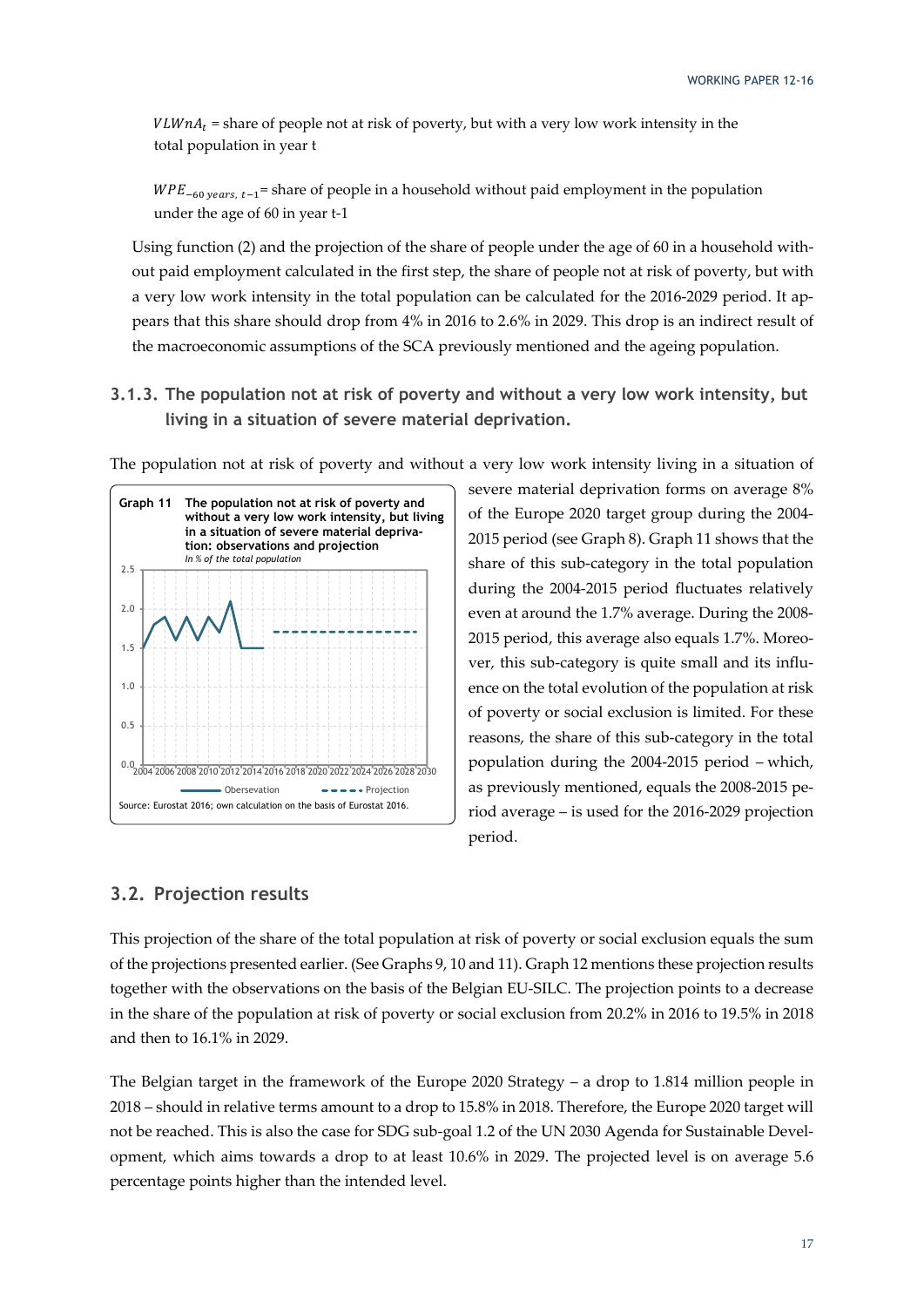

These evolutions can also be shown in absolute figures by multiplying the share of the population at risk of poverty of social exclusion by the population projections of the SCA baseline scenario. This population projection assumes a population increase in Belgium from 11.306 million in 2016 to 11.966 million in 202910 (Federal Planning Bureau - Statistics Belgium 2016b). This corresponds to an increase of 5.8% over a fourteen-year period. Net migration, that is, the difference between immigrations and emigrations, is the key factor of this population increase (Federal Planning Bureau - Statistics Belgium, 2016a, pp. 1-2).

Graph 13 shows the projection and observations in absolute figures. These results show a slight decline in the population at risk of poverty or social exclusion in Belgium from 2.282 million people in 2016 to 2.232 million people in 2018. Therefore, the drop to 1.814 million people that Belgium strives towards as part of the Europe 2020 Strategy should not be reached. The projected level is 418 000 units higher than the intended level. After 2018, the population at risk of poverty or social exclusion should decrease further to 1.930 million in 2029, whereas SDG sub-goal 1.2 of the UN 2030 Agenda for Sustainable Development aims towards a maximum of 10.6% or 1.262 million people. The decrease in the population at risk of poverty or social exclusion is thus insufficient to reach this target.

<sup>&</sup>lt;sup>10</sup> This corresponds to the population average on 1 January and 31 December of the year in question.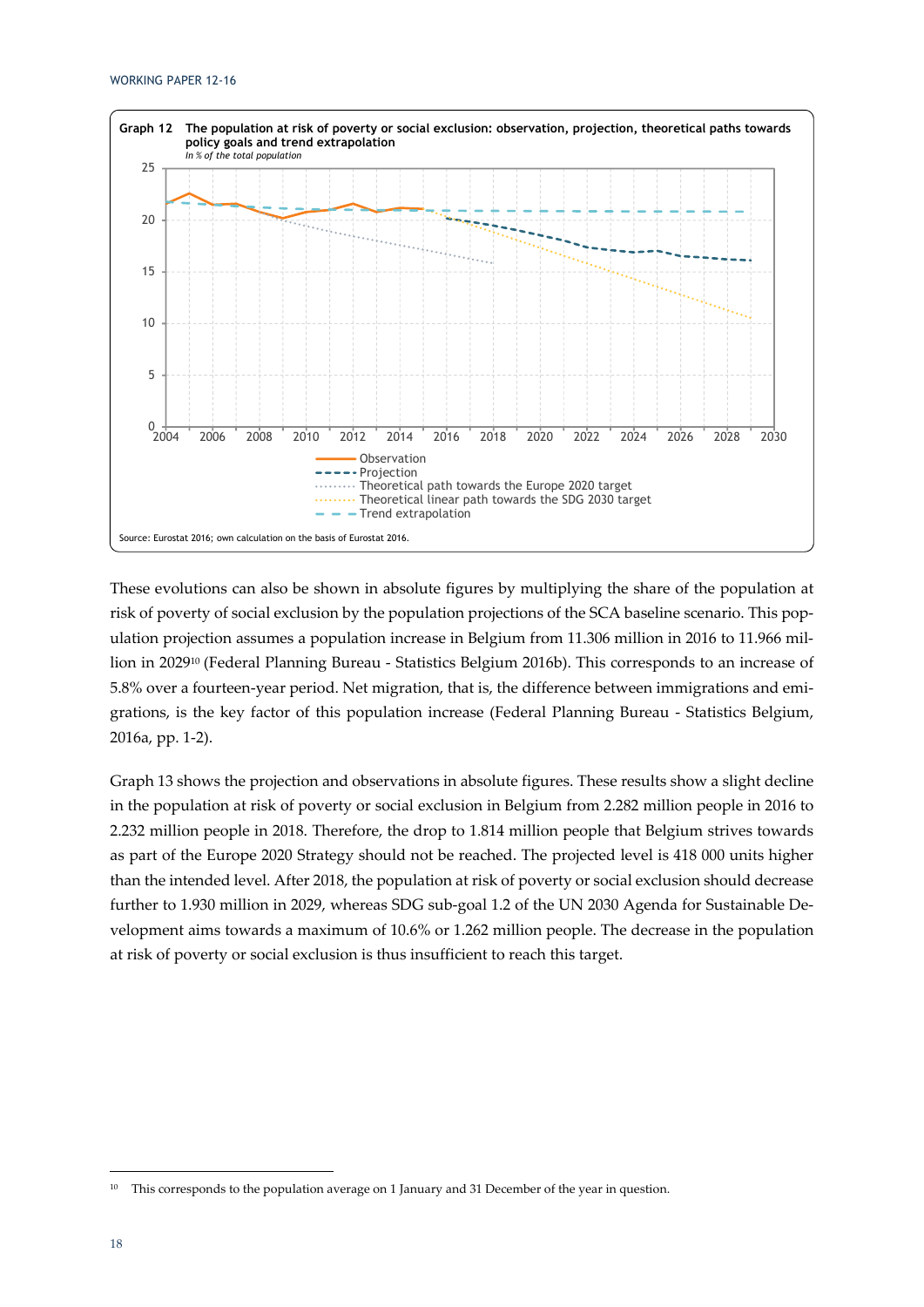

Note that Graphs 12 and 13 also mention the theoretical paths towards the poverty reduction targets and the trend extrapolation on the basis of the observations. The Federal Planning Bureau used the trend extrapolation method<sup>11</sup> in June 2016 in its proposition for a limited list of SDG indicators (Federal Planning Bureau 2016b: p. 11; 2016). This trend extrapolation on the basis of observed percentages points to a stagnation at around 20.9% during the whole projection period (see Graph 12). The trend extrapolation on the basis of absolute figures shows a slight increase in this population from 2.337 million in 2016 to 2.359 in 2018 and to 2.423 million in 2029 (see Graph 13). Both extrapolations do not move towards the theoretical paths leading to the Belgian poverty reduction target of the Europe 2020 Strategy and the UN 2030 Agenda for Sustainable Development. Up until now, this was the only available forecasting data on the future evolution of the population at risk of poverty or social exclusion. As mentioned, the projection presented above goes one step further by integrating into a coherent framework various data which influence the evolution of the intended target group.

<sup>&</sup>lt;sup>11</sup> The trend extrapolation consists of flatting out the observed evolutions between 2004 and 2015 using the Hodrick-Prescott filter. For this filter an arbitrary parameter  $\lambda$  has to be determined. With a very small  $\lambda$  value, the observed series is not flattened out and the calculated trend equals the observations. The contrary is true when  $\lambda$  takes on a very large value: the calculated trend then equals a constant regression line. A λ value of 100 is used here. Subsequently, the indicator for the 2016- 2029 projection period is calculated by gradually reducing the growth rate of the last year calculated by 10%. This prevents an unrealistic, exponential change in the projection period (Federal Planning Bureau, 2016b: 11).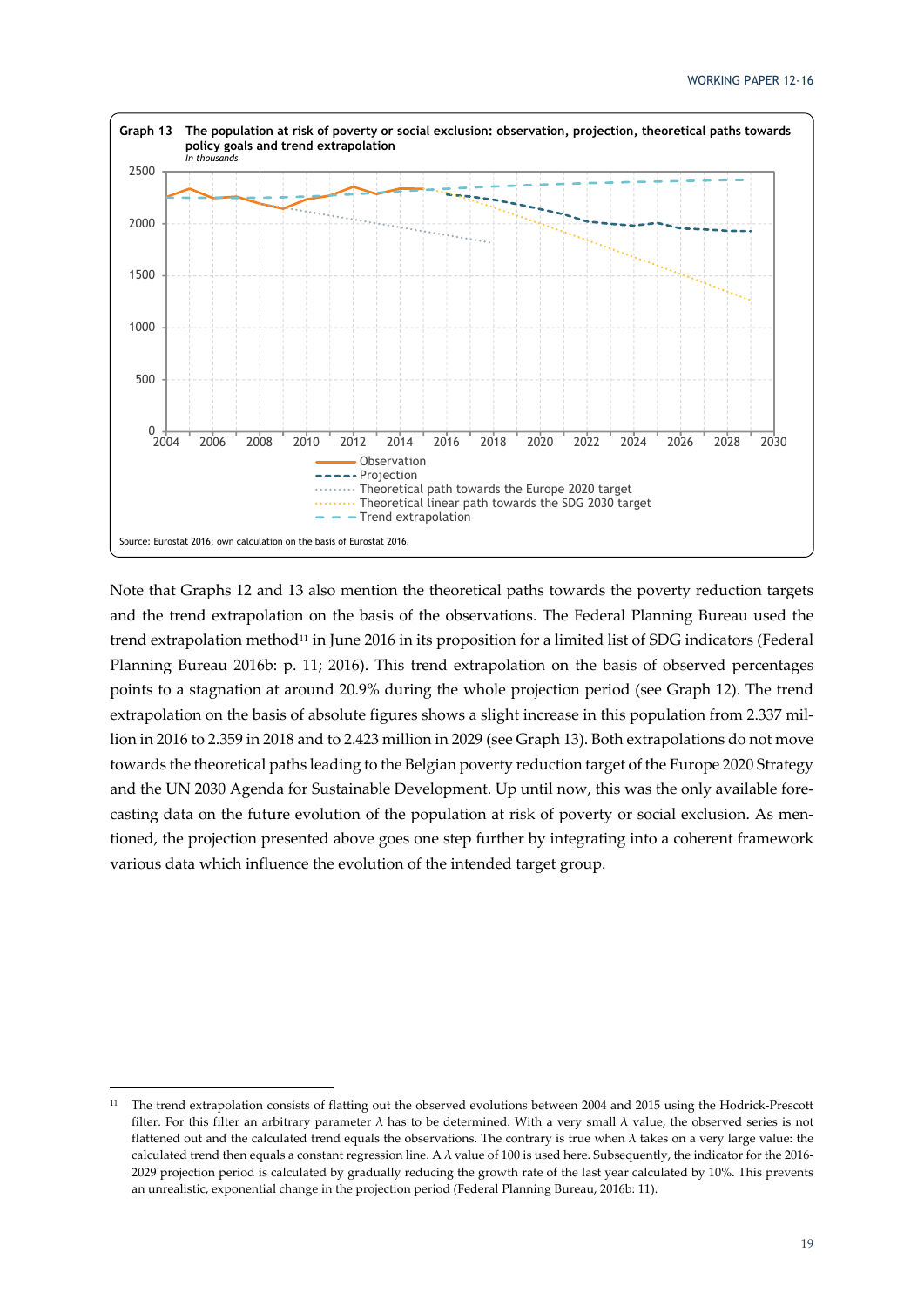### 4. Conclusion

This publication presents, on the basis of information available until July 2016, a projection at unchanged policy until 2030 of the population at risk of poverty or social exclusion in Belgium, as defined in the framework of the Europe 2020 Strategy. This population consists of three sub-populations: the population living on an income below the at-risk-of-poverty threshold, the population living in households with a very low work intensity and the severely materially deprived population.

The first two sub-populations represent, on average, 91.9% of the target group in the 2004-2015 period. The future evolution of these sub-populations is estimated based on the projections of the at-risk-ofpoverty rate and the unemployment rate carried out in 2016 by the Federal Planning Bureau for the Study Committee on Ageing (SCA). The severely materially deprived population represents, on average, merely 8% of the Europe 2020 target group. During the projection period, the share of this segment equals the observed average in the 2004-2015 period.

These results show a slight decline in the population at risk of poverty or social exclusion in Belgium from 2.282 million people in 2016 to 2.232 million people in 2018. Within the framework of the Europe 2020 Strategy, that population should be reduced to at least 1.814 million people in Belgium. Therefore, this target will not be reached: the projected number in 2018 exceeds the target by 418 000 people. The goal set out in the UN 2030 Agenda for Sustainable Development to reduce at least by half the population living in poverty, based on the common national multidimensional poverty definition, will also not be reached. The share of the population at risk of poverty or social exclusion should drop from 20.2% in 2016 to 16.1% in 2029, i.e. broadly, 5.6 percentage points higher than the maximum rate of 10.6%. The assumed decrease in the at-risk-of-poverty rate for pensioners and the drop in the unemployment rate as reported by the SCA and the demographic assumptions used, can explain these projection results.

This projection until 2030 of the population at risk of poverty or social exclusion can be further updated. Moreover, projection results based on scenarios other than the SCA baseline scenario could be used to verify the effect of a change in assumption on the population projection. This projection can also contribute to the development of projections computed by microsimulation models based on EU-SILC, such as the Nowcasting project of the Federal Planning Bureau

In any case, the results presented here give, based on information available until July 2016, an insight into the additional policy effort required to reduce the number of people at risk of poverty or social exclusion to 1.840 million by 2020 and to diminish the share of this target group to a broad rate of 10.6% by 2030. These projection results can thus be used to monitor the poverty reduction targets that Belgium has adopted in the frameworks of the Europe 2020 Strategy and the UN 2030 Agenda for Sustainable Development.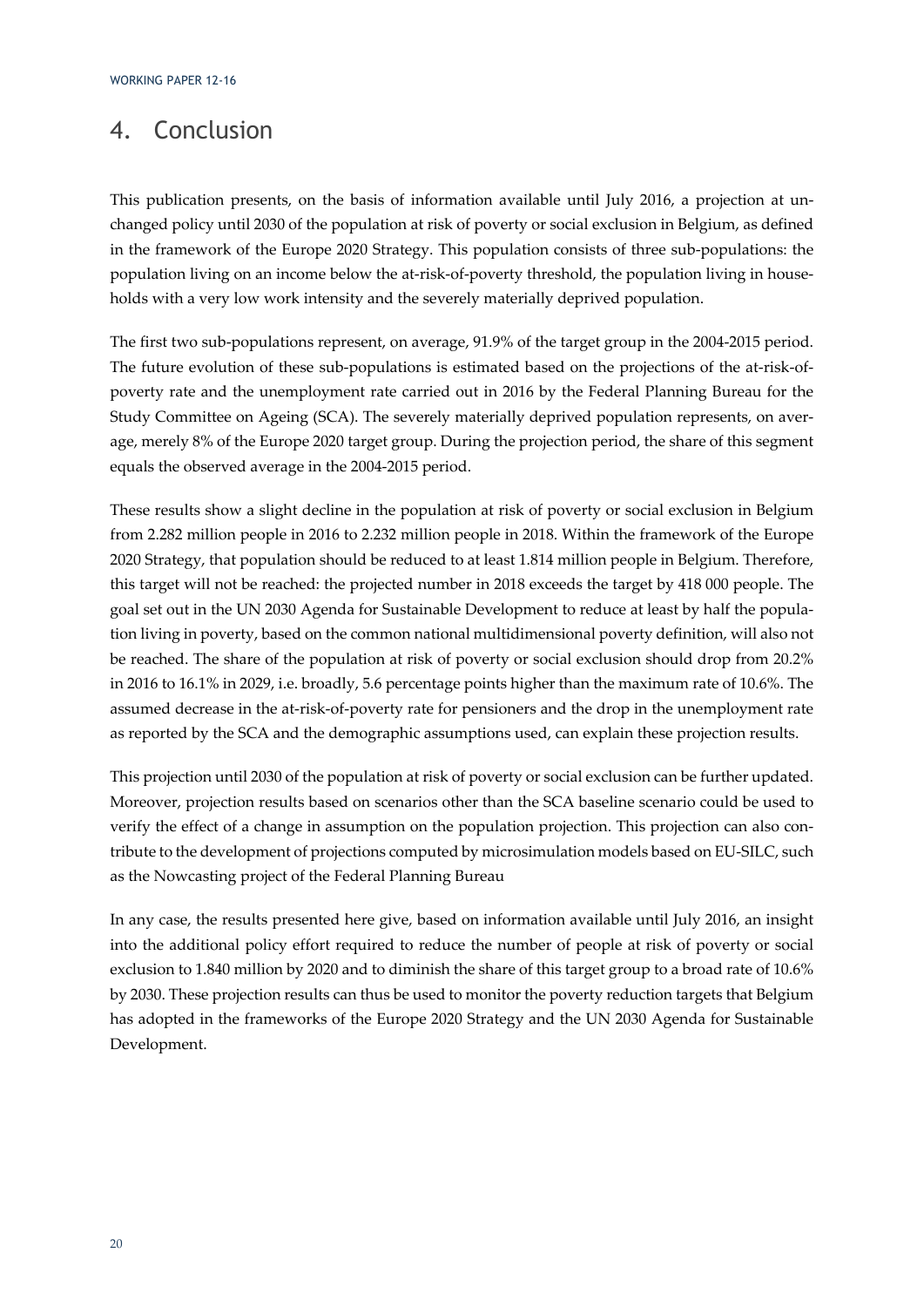# Annex: Income sources registered by the EU-SILC survey and simulated by MIDAS

The table below mentions in the left column the income sources registered by the EU-SILC survey. (EC 2016: pp. 209-210; Statistics Belgium 2014: pp. 34-41). In the right column the income sources are ticked off which are simulated by MIDAS in the no-policy-change baseline scenario of the 2016 Annual Report of the SCA.

| EU-SILC                                                                                                                                              | <b>MIDAS</b> |
|------------------------------------------------------------------------------------------------------------------------------------------------------|--------------|
| Income resource registered by EU-SILC and paid to each household member (from the age of 16)                                                         |              |
| Employee income                                                                                                                                      |              |
| in cash                                                                                                                                              | ✓            |
| in near-cash (e.g. profit shares)                                                                                                                    |              |
| Non-cash employee income, namely company car and associated costs (e.g. free fuel, car insurance,<br>taxes and duties, as applicable). <sup>12</sup> |              |
| Cash profits or losses from self-employment (including royalties)                                                                                    | ✓            |
| Pensions from individual private plans (3rd pillar pensions)                                                                                         |              |
| Unemployment benefits                                                                                                                                |              |
| Full unemployment benefits                                                                                                                           |              |
| Partial unemployment benefits                                                                                                                        |              |
| Unemployment with employer top-up (early retirement)                                                                                                 |              |
| Vocational training allowance                                                                                                                        |              |
| Mobility and resettlement allowance                                                                                                                  |              |
| Severance and termination payments                                                                                                                   |              |
| Redundancy compensation                                                                                                                              |              |
| Other cash benefits                                                                                                                                  |              |
| Old-age benefits                                                                                                                                     |              |
| Old-age pensions                                                                                                                                     |              |
| Anticipated old-age pensions                                                                                                                         |              |
| Partial retirement pensions                                                                                                                          |              |
| Care allowance (the indemnity for help to the aged)                                                                                                  |              |
| Survivors' pension paid after the standard retirement age                                                                                            | ✓            |
| Disability benefits paid after the standard retirement age                                                                                           |              |
| Lump-sum payments at the standard retirement date                                                                                                    |              |
| Other cash benefits                                                                                                                                  |              |
| Guaranteed income for the elderly                                                                                                                    |              |
| Supplementary pension paid by the employer (2nd pillar pension)                                                                                      |              |

| Table 3 | Income sources registered by the EU-SILC survey and simulated by MIDAS |
|---------|------------------------------------------------------------------------|
|         |                                                                        |

<sup>12</sup> When calculating the disposable income, other advantages in kind registered by the SILC survey are not taken into account (free or subsidised meals, luncheon vouchers, reimbursement or payment of housing-related expenses such as gas, electricity, water, telephone or mobile telephone bills and finally, other goods and services provided free or at a reduced price by the employer to their employees, provided that they are a significant component of the income at national level or they constitute a significant component of the income of particular groups of households).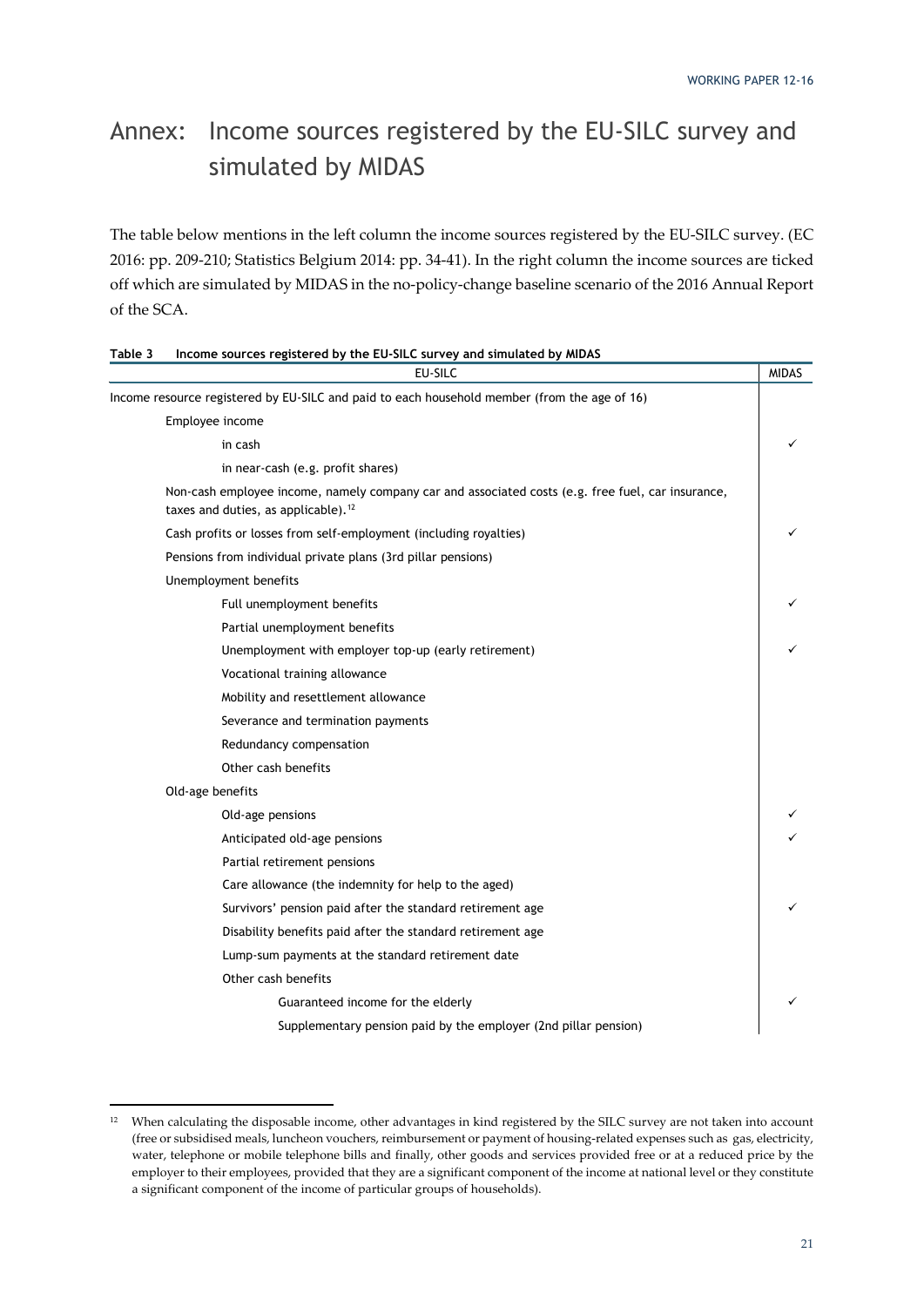| EU-SILC                                                                                                                                                                                 | <b>MIDAS</b> |
|-----------------------------------------------------------------------------------------------------------------------------------------------------------------------------------------|--------------|
| Survivors' benefits                                                                                                                                                                     |              |
| Survivors' pension                                                                                                                                                                      | ✓            |
| Death benefits                                                                                                                                                                          |              |
| Other cash benefits                                                                                                                                                                     |              |
| Sickness benefits                                                                                                                                                                       |              |
| Disability benefits                                                                                                                                                                     |              |
| Disability benefits                                                                                                                                                                     |              |
| Disability pension paid before the standard retirement age (Income replacement allowance)                                                                                               |              |
| Early retirement in the event of reduced ability to work                                                                                                                                |              |
| Care allowance                                                                                                                                                                          |              |
| Economic integration of disabled people                                                                                                                                                 |              |
| Disability benefits for disabled children in their own right                                                                                                                            |              |
| Other cash benefits                                                                                                                                                                     |              |
| Scholarships and study grants                                                                                                                                                           |              |
| Income source registered by the EU-SILC survey and attributed to the household as a whole                                                                                               |              |
| Income from rental of a property or land                                                                                                                                                |              |
| Family/children-related allowances                                                                                                                                                      |              |
| Maternity benefits-maternity leave, paternity leave                                                                                                                                     |              |
| Birth grant                                                                                                                                                                             |              |
| Parental leave benefit                                                                                                                                                                  |              |
| Family or child allowance                                                                                                                                                               |              |
| Other cash benefits                                                                                                                                                                     |              |
| Social exclusion not elsewhere classified                                                                                                                                               |              |
| Living wage                                                                                                                                                                             |              |
| Other cash benefits: support for destitute and vulnerable persons to help alleviate poverty or<br>assist in difficult situations.                                                       |              |
| Housing allowances                                                                                                                                                                      |              |
| Rent benefit                                                                                                                                                                            |              |
| Benefit to owner-occupiers: a means-tested transfer by a public authority to owner-occupiers<br>to alleviate their current housing costs (the so-called 'Insurance against income loss' |              |
| Regular inter-household cash transfers received, including alimony                                                                                                                      |              |
| Interest, dividends, profits from capital investment in an unincorporated business                                                                                                      |              |
| Income received by people aged under 16                                                                                                                                                 |              |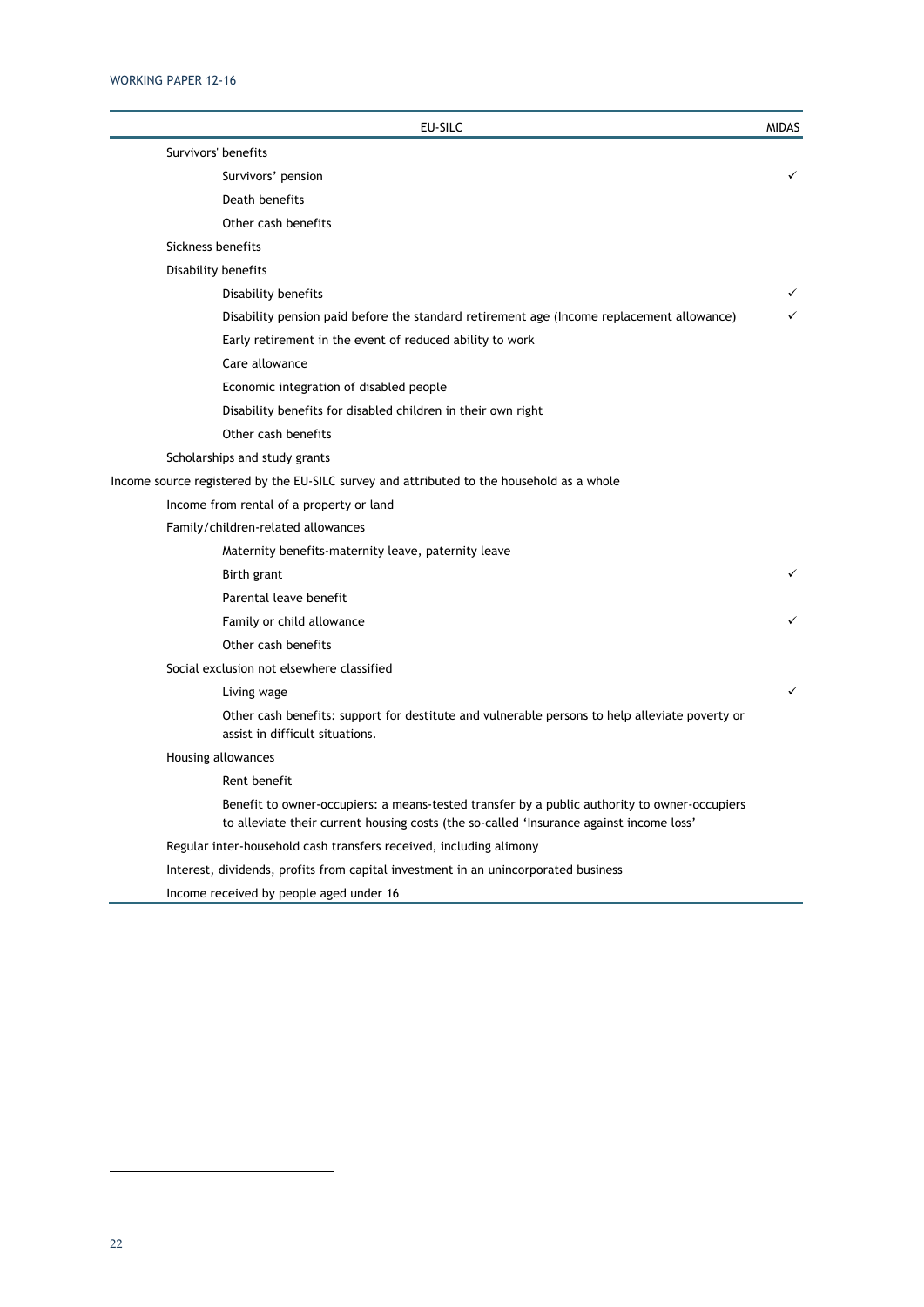### Bibliography

- COUNCIL OF THE EU (1975), Council Decision 75/458/EEC of 22 July 1975 concerning a programme of pilot schemes and studies to combat poverty in *Official Journal*, L 199, 30/07/1975, pp. 34-35.
- DEKKERS, G., DESMET, R., FASQUELLE, N., WEEMAES, S., (2015), 'The Social and budgetary impacts of the recent social security reform in Belgium' in SALAGEAN, I, LOMOS, C., HARTUNG, A., (ed.) (2015), *The Young and the Elderly at Risk: Individual outcomes and contemporary policy challenges in European societies,* Cambridge-Antwerp-Portland, Intersentia, pp. 129-157.
- DEKKERS, G., FRERE, J.-M., (2015), *De prospectieve evolutie van armoededoelgroep van de EU2020-strategie*  in België – Internal seminar of 15 September 2015: slides, internal document article 11084, Brussels, Federal Planning Bureau.
- EC (2004), *Joint report on social inclusion 2004,* Luxembourg, Office for Official Publications of the European Communities.
- EC (2015), *Commission regulation (EU) 2015/2256 of 4 December 2015 amending Regulation (EC) No 1983/2003 implementing Regulation (EC) No 1177/2003 of the European Parliament and of the Council concerning Community statistics on income and living conditions (EU-SILC) as regards the list of target primary variables*, Official Journal of the European Union, 5/12/2015, L 321/12.
- EC (2016), *Methodological guidelines and description of EU-SILC Target Variables -015 operation (Version August 2016)*, DocSILC065 (2015 operation).
- ESSC (2016*), Draft Commission Regulation implementing Regulation (EC) No 1177/2003 of the European Parliament and of the Council concerning Community statistics on income and living conditions (EU-SILC) as regards the 2018 list of target secondary variables on material deprivation, well-being and housing difficulties*, 30th Meeting of the European Statistical System Committee, Vienna, Austria, 28th September 2016, ESSC 2016/30/04/EN.
- EUROPEAN COUNCIL (2010a), *Conseil Européen Bruxelles 17 juin 2010 Conclusions de la présidence* http://europa.eu/rapid/press-release\_DOC-10-2\_en.htm (last accessed on 1/10/2016).
- EUROPEAN COUNCIL (2010b), *European Council 25/26 March 2010 Conclusions*, http://europa.eu /rapid/press-release\_DOC-10-1\_en.htm (last accessed on 1/10/2016).
- EUROSTAT (2016), *People at risk of poverty or social exclusio*n. http://ec.europa.eu/eurostat (last accessed on 1/10/2016).
- FEDERAL PLANNING BUREAU STATISTICS BELGIUM (2016a), *Demografische vooruitzichten 2015- 2060, Bevolking, huishoudens en prospectieve sterftequotiënten*, March 2016, Brussels, Federal Planning Bureau - Statistics Belgium.
- FEDERAL PLANNING BUREAU STATISTICS BELGIUM (2016b), *Demografische vooruitzichten 2015- 2060, Bevolking, huishoudens en prospectieve sterftequotiënten*, March 2016, *Loop van de bevolking van België,* Brussels, Federal Planning Bureau - Statistics Belgium. http://www.plan.be/databases/data -35-nl-bevolkingsvooruitzichten+2015+2060 (last accessed on 1/10/2016).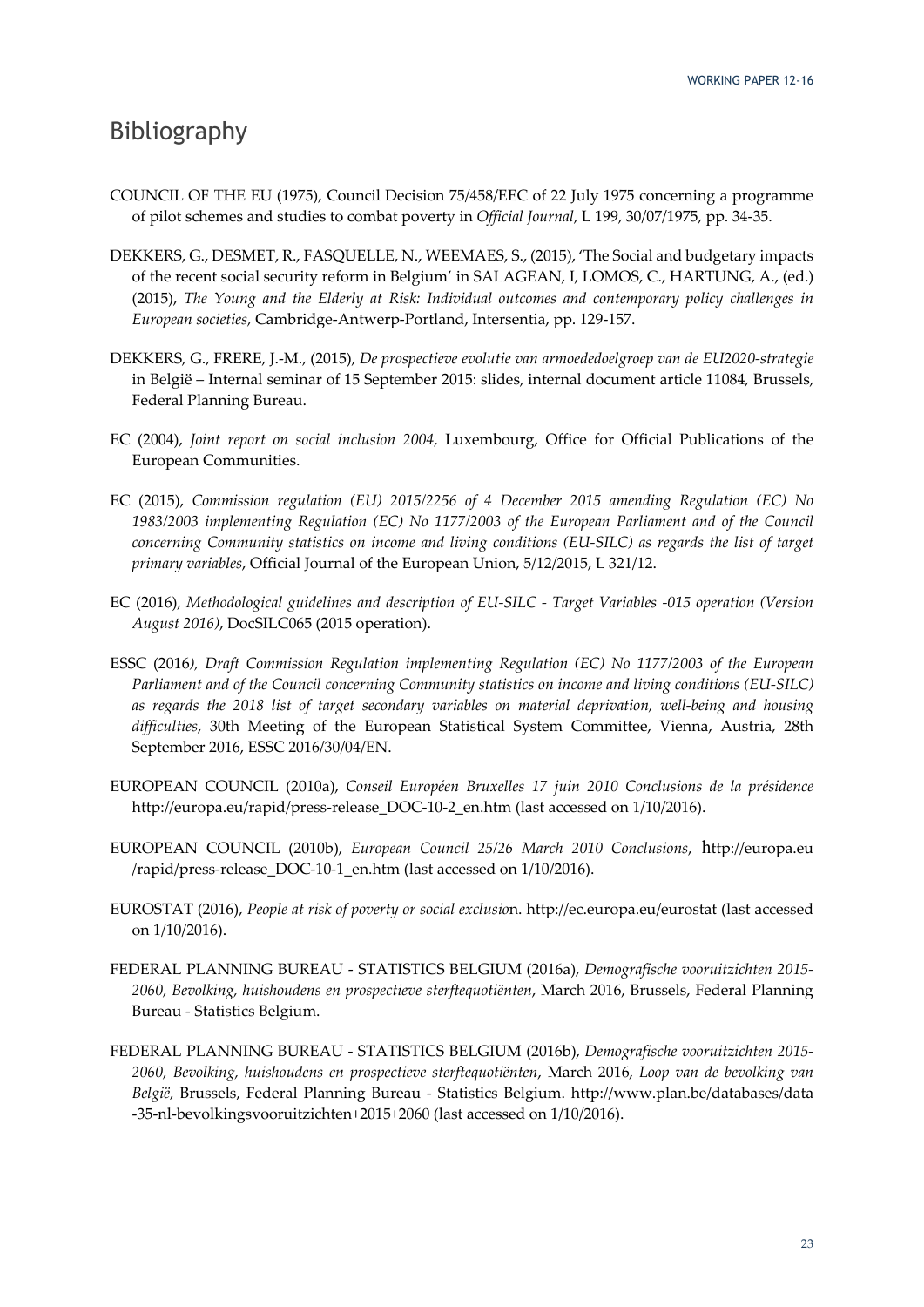- FEDERAL PLANNING BUREAU (2016a), *Jaarlijks verslag van de Studiecommissie voor de Vergrijzing van juli 2016, Beschikbare gegevens,* http://www.plan.be/databases/data-33-nl-jaarlijks+verslag+van+de +studiecommissie+voor+de +vergrijzing +van+juli+2016 (last accessed on 1/10/2016).
- FEDERAL PLANNING BUREAU (2016b), *Vooruitgang naar de duurzame-ontwikkelingsdoelstellingen van de VN, Balans 2016,* Working Paper, Brussels, Federal Planning Bureau, http://www.plan.be/admin /uploaded/201606290703340. WP\_1607\_11277\_N.pdf (last accessed on 1/10/2016).
- FEDERAL PLANNING BUREAU (2016c), Vooruitgang naar de duurzame-ontwikkelingsdoelstellingen van de VN, *Balans 2016, Beschikbare gegevens*, http://www.plan.be/databases/data-58-nl-vooruitgang +naar+de+duurzame+ontwikkelingsdoelstellingen+van+de+vn+balans+2016 (last accessed on 1/10/2016).
- FEDERAL PLANNING BUREAU (2016d), *Wie maakt het Nationaal hervormingsprogramma (NHP) op?,*  http://www.be2020.eu/nhp/procedure.php?lang=nl&IS=102 (last accessed on 1/10/2016).
- FEDERAL PUBLIC SERVICE SOCIAL SECURITY (2015), *The evolution of the social situation and social protection in Belgium, Monitoring the social situation in Belgium and the progress towards the social objectives and the priorities of the National Reform Programme and the National Social Report*, Brussels, Federal Public Service Social Security.
- FEDERAL PUBLIC SERVICE SOCIAL SECURITY (2016a) *Eerste analyse van sociaal-economische sleuteltrends in België op basis van EU-SILC 2015,* Working paper August 2016. http://socialsecurity.belgium.be/sites/default/files/eu-silc-2015-0816-nl\_1.pdf (last accessed on 12/10/2016).
- FEDERAL PUBLIC SERVICE SOCIAL SECURITY (2016b), *The Evolution of the Social Situation and Social Protection in Belgium: Increasing divergences: Monitoring the social situation in Belgium and the progress towards the social objectives and the priorities of the National Reform Programme*, Brussels, Federal Public Service Social Security.
- FEDERAL PUBLIC SERVICE PRIME MINISTER'S CHANCELLERY (2016), Consultative committee 24/02/2016, Notification point 14.
- FRERE, J.-M., (2015), *Projectie van het aantal personen met een risico op armoede of sociale uitsluiting in België in het kader van de Europa2020-strategie: replicatie, uitbreiding en update van de projectie van september 2011*, intern document NOTA PROJPOV 10954, Brussels, Federal Planning Bureau.
- FRERE, J.-M., DEKKERS, G., DESMET, R., (2011), *De armoededoelstelling in het kader van de Europa2020 strategie, Raming van de toekomstige evolutie bij ongewijzigd beleid van de doelgroep in België*, internal document Report REPO4768, Brussels, Federal Planning Bureau.
- HIGH COUNCIL OF FINANCE (2012), *Studiecommissie voor de vergrijzing Jaarlijks verslag - Oktober 2012,* http://www.plan.be/admin/uploaded/201210081218510.REP\_CEVSCVV2012\_10248\_N.pdf (last accessed on 1/10/2016).
- HIGH COUNCIL OF FINANCE (2016), *Studiecommissie voor de vergrijzing Jaarlijks verslag Juli 2016,*  http://www.plan.be/admin/uploaded/201607130830290.REP\_CEVSCVV2016\_11259\_N.pdf (last accessed on 1/10/2016).
- INTERFEDERAL STATISTICAL INSTITUTE (2016), *Vergadering van de Raad van bestuur van 13 september 2016*, personal communication of 14 September 2016.